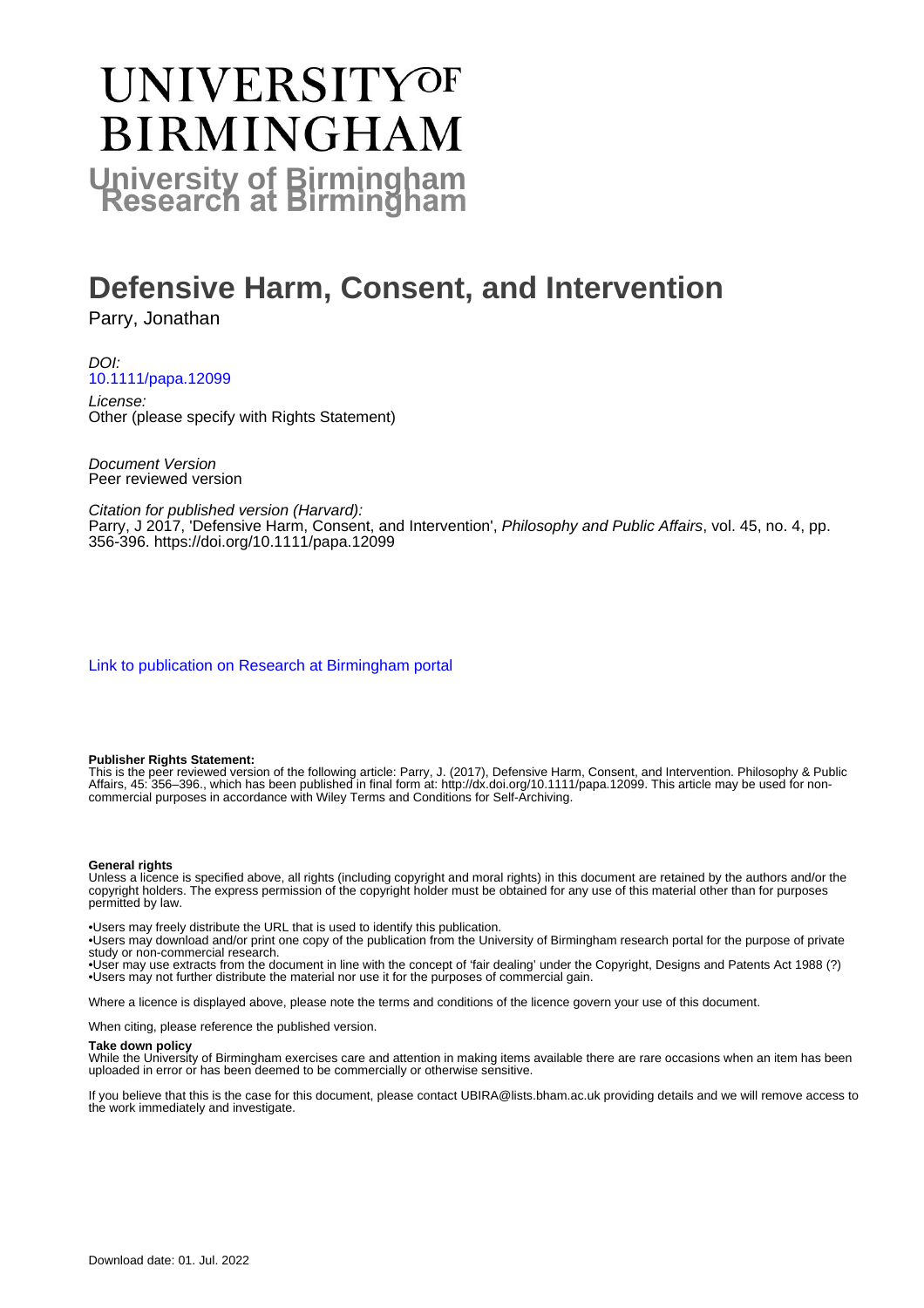#### **Defensive Harm, Consent, and Intervention**\*

#### 1. Introduction

 

Contemporary discussions of the ethics of defensive harm typically focus on cases of selfdefense, featuring two main characters: aggressors and their victims. The central question is to explain why victims are intuitively permitted to harm aggressors, given the usual prohibition on killing and injuring. The standard response is that, under certain conditions, individuals can render themselves *liable* to defensive harm and thereby lose their normal right not to be harmed. Debate centers on what the conditions for liability consist in.

I will say almost nothing about liability here (in the cases I discuss I assume the aggressor's liability is uncontroversial). Instead, my topic is cases of *other*-defense. These feature an additional cast member: *third-party rescuers*, who are able to harm aggressors in defense of their victims. To date, the ethics of defending others has been relatively unexplored.<sup>1</sup> Of course, one explanation for this gap would be if the morality of otherdefense were entirely determined by principles of self-defense. On this view, if it is permissible for a victim to inflict a certain harm on an aggressor, it follows that it is

<sup>\*</sup> For comments on, and conversations about, this paper, I am extremely grateful to Jessica Begon, Joseph Bowen, Matthew Coakley, Lars Christie, Lisa Hecht, Helen Frowe, Jimmy Goodrich, Richard Healey, Jeff McMahan, Janette Myers, Daniel Ramöller, Michael Robillard, Alex Silk, Victor Tadros, Leo Townsend, Alex Voorhoeve and, especially, Daniel Viehoff. The paper benefitted from discussion with audiences at: the University of Birmingham, The University of Oslo, The Manchester Centre for Political Theory (MANCEPT), Stockholm University, The Oxford Moral Philosophy Seminar, The University of Nottingham, Ryerson University, the 2015 Annual Meeting of the Oxford Institute for the Ethics and Law of Armed Conflict (ELAC) hosted by the Stockholm Centre for the Ethics of War and Peace (SCEWP) at Stockholm University, and The Society for Applied Philosophy 2015 Annual Conference hosted by the University of Edinburgh. Special thanks to two anonymous associate editors for this journal, whose detailed and challenging comments improved the paper immeasurably.

<sup>1</sup> The following are the only article-length discussions that I am aware of: Cécile Fabre, 'Permissible Rescue Killings', *Proceedings of the Aristotelian Society* 109 (2009), 149-164; Cécile Fabre, 'Mandatory Rescue Killings', *Journal of Political Philosophy* 15 (2007), 363-384; Seth Lazar, 'Authorisation and the Morality of War', *Australasian Journal of Philosophy* 94, No. 2 (2016), 211-226; Seth Lazar, 'Associative Duties and the Ethics of Killing in War', *Journal of Practical Ethics* 1, No.1 (2013), 6-51; Russell Christopher, 'Self-Defense and Defense of Others', *Philosophy and Public Affairs* 7, No.2, (1998), 123-141; Eduardo Rivera-Lopez, 'Puzzles on Defending Others from Aggression', *Law and Philosophy* 25, No.3 (2006), 377-386; George Fletcher, 'Defensive Force as an Act of Rescue', *Social Philosophy and Policy* 7, No. 2 (1990), 170-179.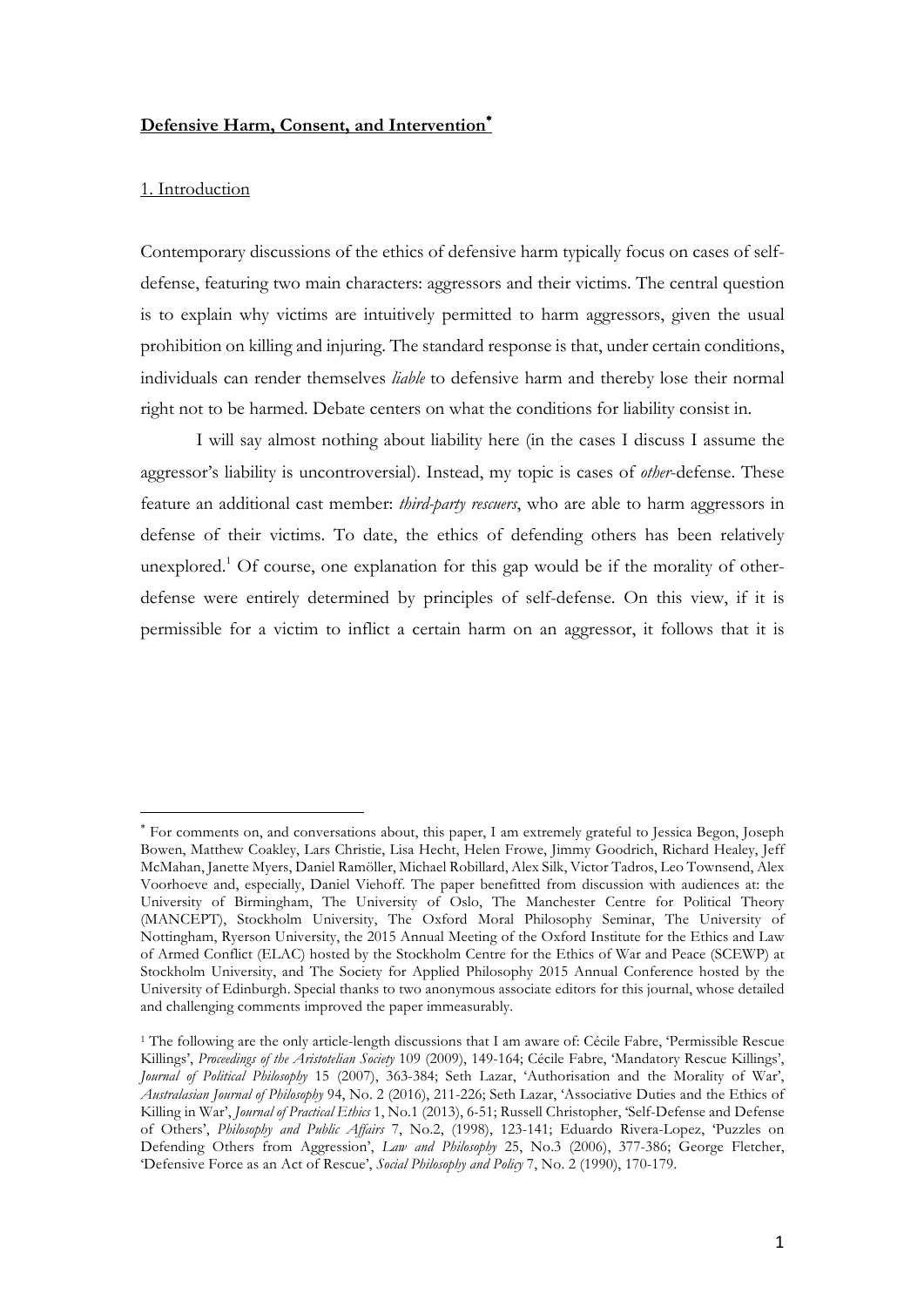permissible for a third-party to do so in his defense. <sup>2</sup> If that's right, then there is no work for a theory of other-defense to do.<sup>3</sup>

One way to justify a theory of other-defense is by showing that there are *sui generis* constraints on defending others that do not apply to self-defense. In this paper, I explore one important candidate, endorsed by several theorists, which focuses on the *victim's will*. 4 The constraint is usually characterized as follows:

**Consent Requirement**: Other-defense is morally justified only if those to be defended consent to defensive intervention.

Though this captures the central idea, the requirement is implausibly restrictive as stated. For one, it implies that it would be impermissible to defend someone who is unable to consent, such as someone being attacked while sleeping or unconscious.<sup>5</sup> But we can easily revise the requirement to avoid such implications:

**Consent Requirement\*:** Other-defense is morally justified only if those to be defended do not validly refuse defensive intervention.

Though rather unwieldy, this standard for consent should be familiar from medical contexts. For example, if a patient requires immediate treatment for a serious illness but is unconscious or otherwise unable to consent, doctors may proceed with treatment without wronging the patient (provided she has not issued prior instructions not to be treated).<sup>6</sup>

<sup>2</sup> Provided that defender's defensive options are relevantly similar to the victim's i.e. the harm is the least harmful means available to them, using force doesn't involve disproportionately harming bystanders, etc. On this point, see Fabre 'Permissible Rescue Killings', pp.161-162.

<sup>&</sup>lt;sup>3</sup> This is one interpretation of Judith Jarvis Thomson's remark that "the permissibility of X killing Y goes hand-in-hand with the permissibility of Z killing Y in defence of X." Judith Jarvis Thomson, 'Self-Defense', *Philosophy and Public Affairs* 20, No.4 (1991), 283-310 at p.306.

<sup>4</sup> Fabre, 'Permissible Rescue Killings', pp.159-160; Christopher Finlay, 'Legitimacy and Non-State Political Violence, *Journal of Political Philosophy* 18, No.3 (2010), 287-312 at pp. 290-295; Jeff McMahan, 'Humanitarian Intervention, Consent, and Proportionality' in N. Ann Davis, Richard Kershen, and Jeff McMahan (eds), *Ethics and Humanity*: *Themes from the Philosophy of Jonathan Glove*r (Oxford: Oxford University Press, 2011), 44- 72 at p.49; Jeff McMahan, *The Ethics of Killing: Problems at the Margins of Life* (Oxford: Oxford University Press, 2002), p.415; Victor Tadros, *The Ends of Harm: The Moral Foundations of Criminal Law* (Oxford: Oxford University Press, 2011), pp.295-296. Seth Lazar also endorses a (highly qualified) version of the requirement. Lazar, 'Authorisation and the Morality of War'.

<sup>5</sup> On this point, see Fabre 'Permissible Rescue Killings', pp.159-160; Finlay, 'Legitimacy and Non-State Political Violence', p.292.

This is roughly the position of the UK National Health Service. See http://www.nhs.uk/conditions/consent-to-treatment/pages/introduction.aspx [Last accessed 7th May 2017]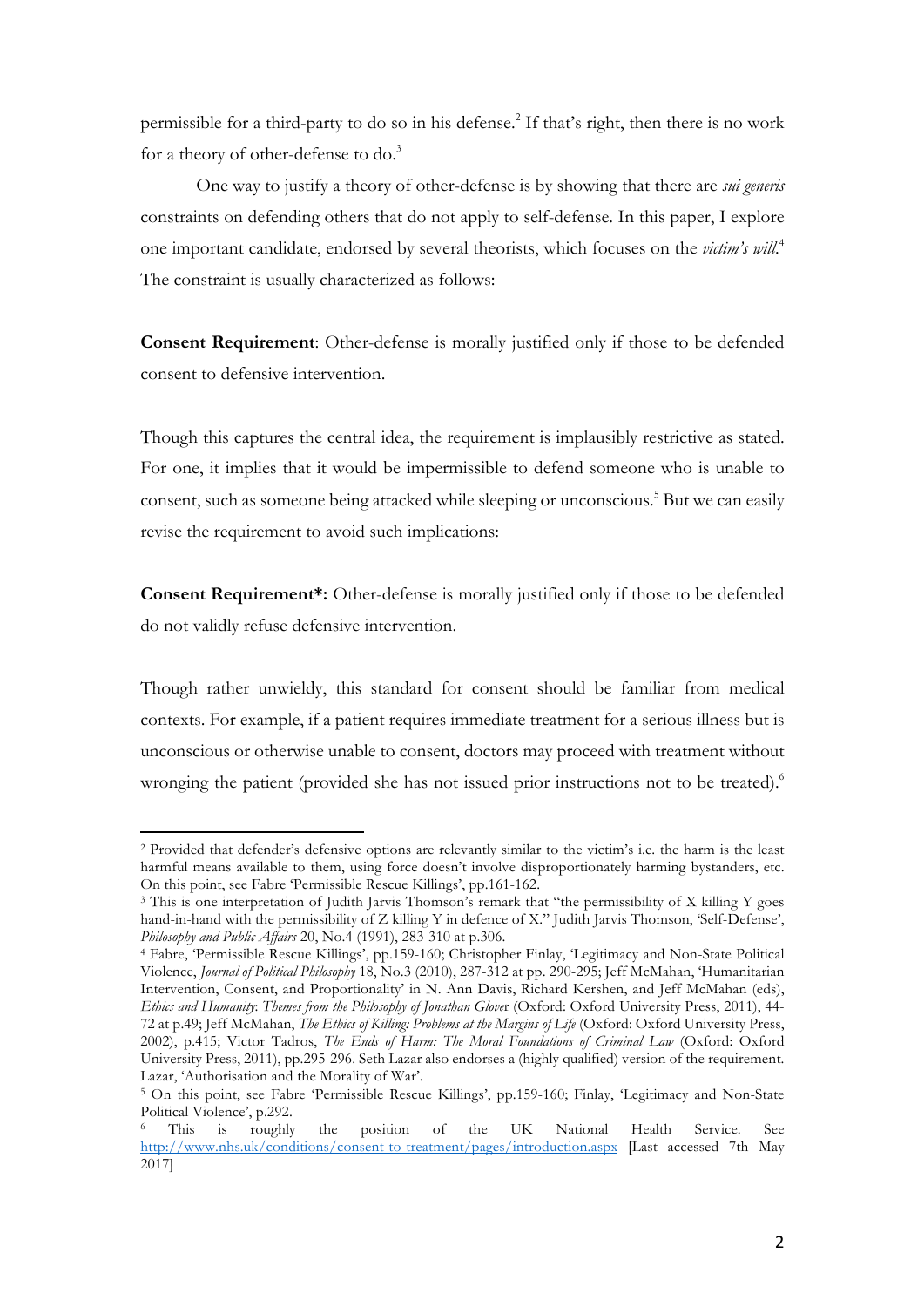For ease of exposition I will continue to refer to the 'consent' requirement on defensive harm, despite 'the absence-of-valid-refusal requirement' being the more accurate label.

In contrast to other standard components of a theory of defensive harm – such as liability, proportionality, and necessity – that focus on the normative situation between victims and aggressors, the consent requirement draws our attention to the relationship between victims and rescuers.<sup>7</sup> It holds that it can be impermissible for a rescuer to harm an aggressor – and may even wrong *the beneficiary*<sup>8</sup> – even if the rescuer would commit no wrong against the aggressor. If defensible, the consent requirement establishes a moral asymmetry between self- and other-defense: the fact that a victim is permitted to harm their aggressor does not entail that third-parties may do so, since the victim may refuse intervention.

The central question I want to focus on is how the consent-requirement governs large-scale cases of defensive force, in which *groups* or *aggregates* of individuals are the object of defense. In these cases, many find an analogue of the requirement very attractive. When it comes to military humanitarian intervention, for example, it is often argued that intervention is permissible only if carried out with the approval of the intended beneficiaries.<sup>9</sup> But the point generalizes to other contexts, such as the use of violence by non-state actors in defense of oppressed groups. The basic idea is that a belligerent group may only resort to rebellion, revolution, or insurgency if they have the support of the

<sup>7</sup> This is not to deny that consent can be relevant to the permissibility of defence in virtue of affecting the former relationship. For example, A may consent to being harmed by B and, by doing so, waive his right not to be harmed by B (for example, as part of a boxing match). Since B would not wrong A by harming him, it would be impermissible for a third-party to harm B in defence of A. In this paper I am exclusively concerned with cases in which victims refuse third-party intervention directly, without consenting to being harmed by their attackers.

<sup>8</sup> Finlay 'Legitimacy and Non-State Political Violence', p.294; McMahan 'Humanitarian Intervention, Consent, and Proportionality', p.49.

<sup>9</sup> See, for example, James Pattison, 'Representativeness and Humanitarian Intervention', *Journal of Social Philosophy* 38, No.4 (2007), 569-587; Fernando Tesón, 'Eight Principles for Humanitarian Intervention', *Journal of Military Ethics* 5, No.2 (2006), 93-113, at p.107; Fernando Tesón, 'The Liberal Case for Humanitarian Intervention' in J.L Holzgrefe and Robert O. Keohane (Eds), *Humanitarian Intervention: Ethical, Legal, and Political Dilemmas* (Cambridge: Cambridge University Press, 2003), 93-130, at p.107; Jeff McMahan, 'Just Cause for War', *Ethics and International Affairs* 19, No.3 (2005), 1-21, at p.13; Eliav Lieblich, *International Law and Civil War: Intervention and Consent* (Abingdon: Routledge, 2013), p.256; Richard W. Miller, 'Respectable Oppressors, Hypocritical Liberators: Morality, Intervention, and Reality', in Deen K. Chatterjee and Don E. Scheid (eds), *Ethics and Foreign Intervention* (Cambridge: Cambridge University Press, 2008), 215-250, at p.224. Parallel claims are also sometimes made in discussions of non-military humanitarian interventions, such as aid operations. For example, Scott Wisor argues that "if a particular [aid] project is opposed by its intended beneficiaries, then this is a near-decisive reason to reject the distribution, even if the foreseeable consequences of the project are still very good." Scott Wisor, 'How Should INGOs Allocate Resources?', *Ethics and Global Politics* 5, No.1 (2012), 27-48, at p.43.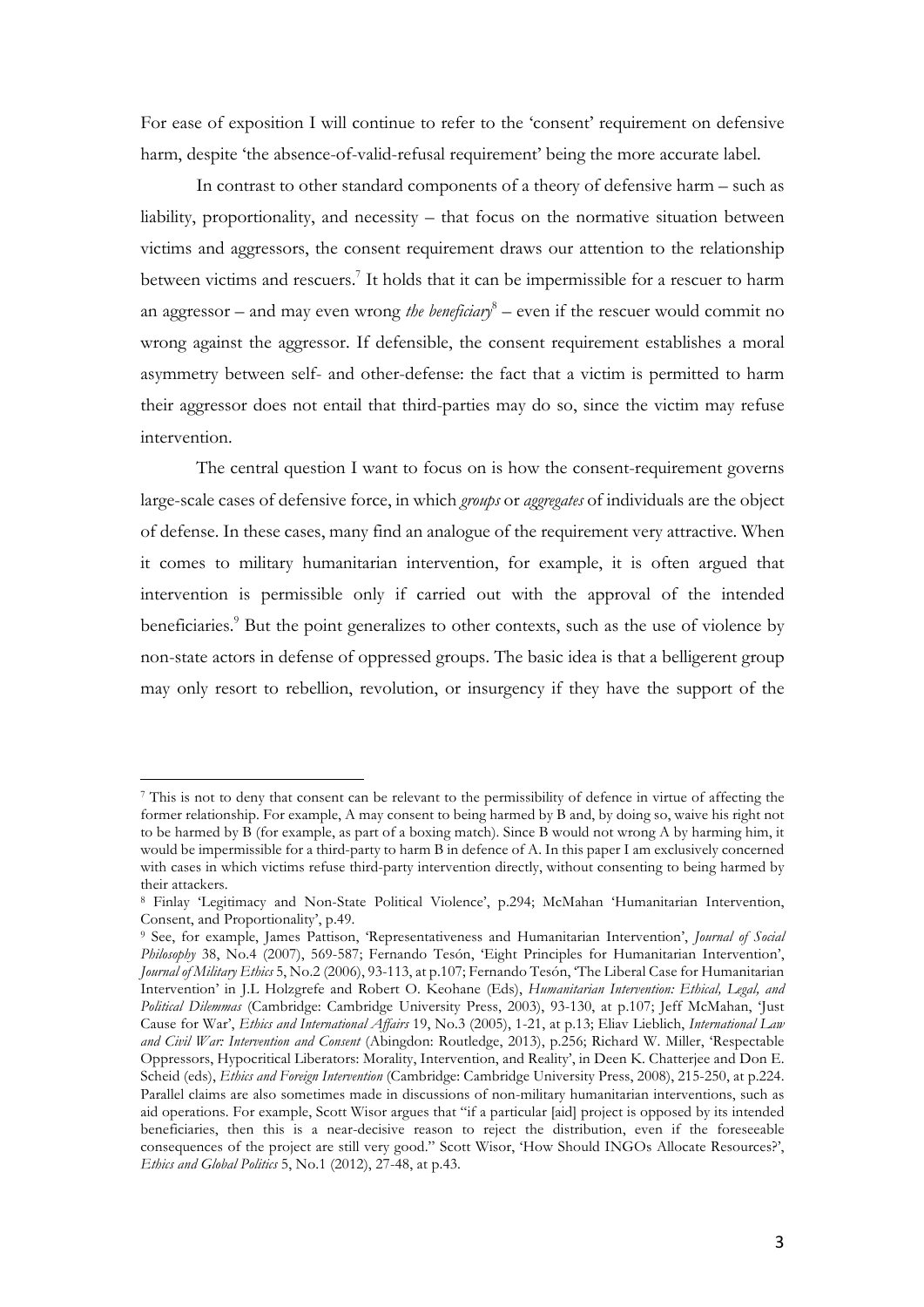population they claim to be protecting.10 More broadly still, we might agree with Yitzhak Benbaji that in practically *any* defensive war, including wars of national-defense, "groups on whose behalf the war is fought…are entitled to veto the war".<sup>11</sup>

However, despite its intuitive appeal, it is far from straightforward how we should apply the consent-requirement to these cases. The problem follows from an obvious disanalogy between individuals and groups. Collectives are not simply individuals 'writ large'.12 Rather, they are composed of individuals, each with a will and moral status of their own. <sup>13</sup> Moreover, in any realistic case there is unlikely to be unanimity among the victims as to whether they desire defensive intervention. There is thus is no straightforward sense in which 'the victims' or 'the beneficiaries' can consent to (or refuse) defensive intervention in the same way that an individual victim can. For example, imagine that State A is weighing up an intervention in State B, in order to prevent State B from committing serious and widespread right-violations against an ethnic group within its borders. What would it take for State A's intervention to qualify as having the consent of the beneficiaries? What if 70% of the victims approve, but 30% protest? Or if 20% are in favor and 80% refuse? What if only a tiny handful of the beneficiaries want to be defended while the rest are opposed? Each of these distributions has a claim to being the correct interpretation of the consent-requirement, but how do we adjudicate between them? Until we settle this question, we cannot properly assess the case for intervention. Interestingly, the cases in which the consent requirement is most intuitive seem to be those in which it tells us the least.

Put in more general and precise terms, examples like this raise the question of how a theory of defensive harm should respond to what I call *multiple-victim* cases. These have the following features:

(1) An aggressor threatens unjustified harm to several victims.

<sup>10</sup> See Finlay, 'Legitimacy and Non-State Political Violence'; Christopher Finlay, *Terrorism and the Right to Resist: A Theory of Just Revolutionary War* (Cambridge: Cambridge University Press, 2015), Ch.6; Lionel MacPherson, 'Is Terrorism Distinctively Wrong?' *Ethics* 117. No.3 (2007), 524-546; Michael Gross, *The Ethics of Insurgency* (Cambridge: Cambridge University Press, 2015), pp.37-44.

<sup>&</sup>lt;sup>11</sup> Yitzhak Benbaji, 'Legitimate Authority in War', in Helen Frowe and Seth Lazar (eds), *Oxford Handbook of Ethics of War* (Oxford: Oxford University Press, forthcoming).

<sup>&</sup>lt;sup>12</sup> As proponents of the 'domestic analogy' often imply. See, for example, Michael Walzer, *Just and Unjust Wars: A Moral Argument with Historical Illustrations*, 4th Ed (New York: Basic Books, 2006), Ch.4.

<sup>13</sup> For a classic articulation of this point, see Charles Beitz, *Political Theory and International Relations* (Princeton: Princeton University Press, 1979), Ch.2.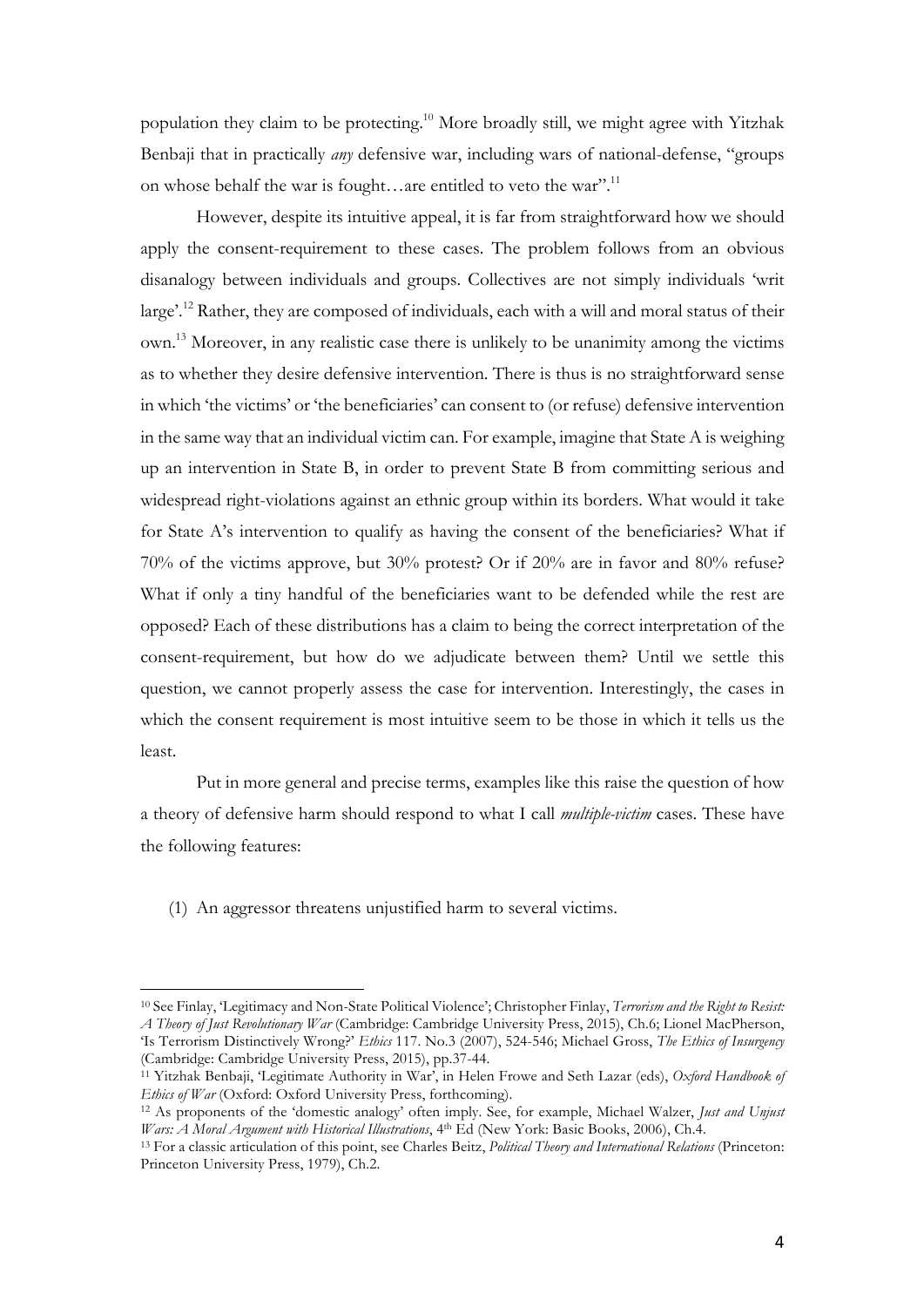- (2) A rescuer has the ability to prevent the threatened harm by imposing defensive harm on the aggressor.
- (3) Defending every victim is a condition of defending any.14
- (4) One sub-set of the members of the victim group consent to defensive intervention, another sub-set refuses.

In these cases, the consent requirement gives no guidance as to the permissibility of defense because it is indeterminate as to whether or not 'those to be defended' qualify as having consented (or, more accurately, as having not refused). To overcome this problem, the requirement needs to be supplemented with an *aggregation principle*, which tells us how we should move from the consent and refusal of individual victims to an all-things-considered judgement about whether or not the requirement has been met. My chief aim in this paper to provide such a principle.

This is no easy task. Allen Buchanan has recently expressed doubts that it is even possible, because "there apparently is no principled way of determining how widespread consent must be for the consent requirement to be satisfied".<sup>15</sup> Moreover, even if a nonarbitrary principle can be found, a different source of skepticism arises regarding whether the principle has any practical significance. This is the dominant view among those who have considered the aggregation question. According to these sceptics, the consent requirement imposes only a trivial constraint in multiple-victim cases, one that will be satisfied in practically any real-world example. More precisely, the claim is that the requirement is met just as long as *some* member(s) of the victim group do not validly refuse defensive intervention.

My central thesis is that this skepticism is mistaken, and that a much more robust aggregation principle governs multiple-victim cases. Indeed, according to the principle that I will defend, there are cases in which the refusal of a *single* victim can make it impermissible to defend a larger group, even if *every* other member explicitly consents. Moreover, I aim to show that we can get to this somewhat startling conclusion without abandoning the basic commitments that underpin the skeptical position.

<sup>14</sup> Multiple-victim cases can be synchronic (in which several victims are threatened simultaneously) or diachronic (in which several victims are threatened consecutively). For ease of exposition, I discuss only synchronic cases, but the same story can be told for diachronic cases.

<sup>15</sup>Allen Buchanan, 'Self-Determination, Revolution, and Intervention', *Ethics* 126, No.2 (2016), 447-473 at n.10.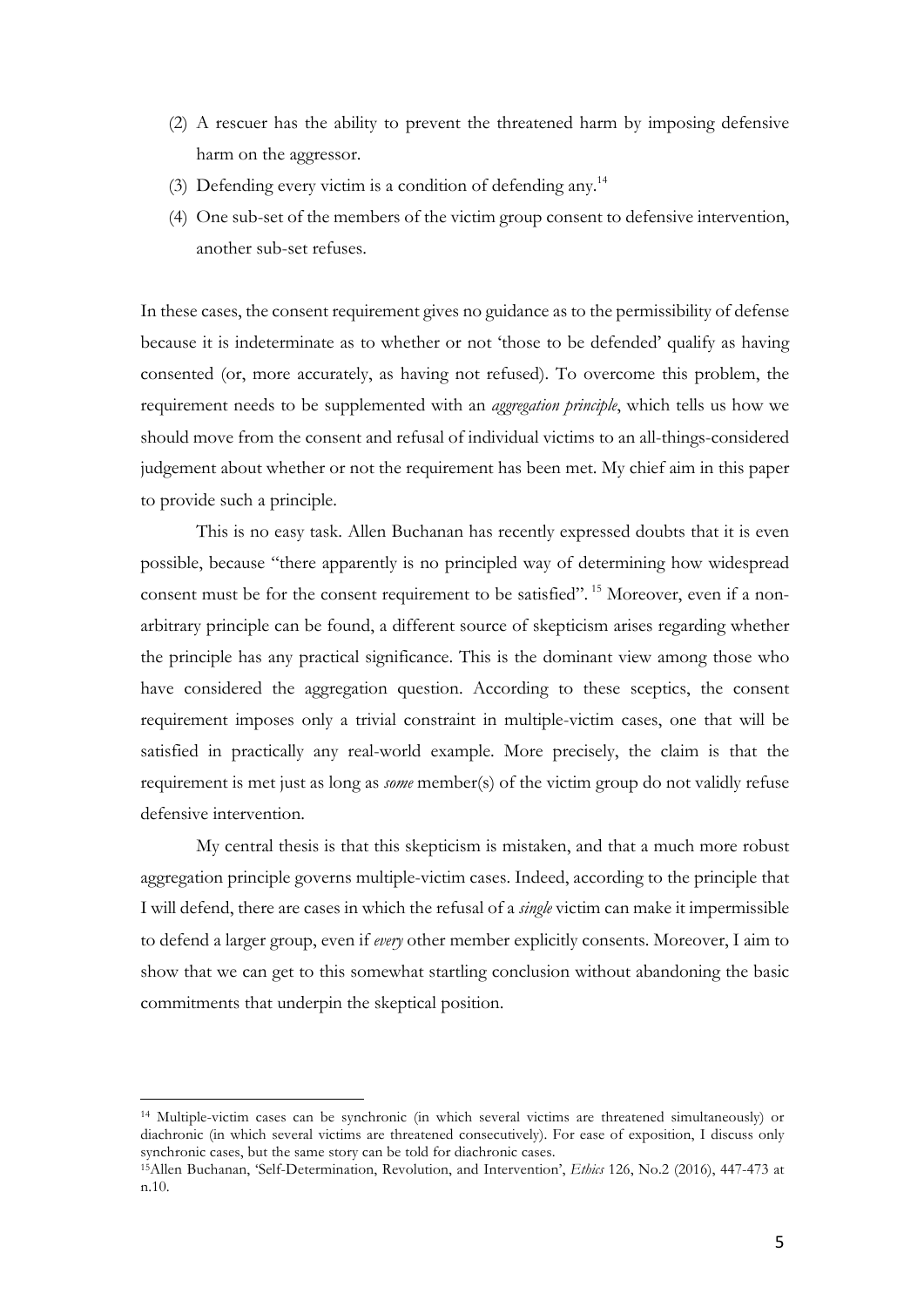The paper proceeds as follows. In Section 2 I provide some initial support for the consent requirement in single-victim cases in order to motivate the question of whether, and to what extent, it constrains the permissibility of defending groups. In Section 3 I move on to cases featuring multiple victims and explain why many are attracted to the skeptical view. Its appeal lies in the plausible thought that requiring anything more robust than the consent of a single victim would involve giving group members an unacceptable degree of normative control over one another.

Section 4 presents the case for my robust aggregation principle. Drawing on discussions of the moral wrongness of paternalism, I argue that individuals have a normative power of control over whether others may act to promote their good. Just as others may not use my body and property without my authorization, they may not justify their actions by appeal to reasons grounded in my good if I validly refuse to be benefitted. I term this the Power of Prudential Exclusion (PPE). In the context of defensive harm, the upshot of the PPE is that victims are able to constrain the reasons that rescuers can invoke in order to justify defensive intervention. If a victim validly refuses defensive intervention, the fact that defense will benefit him cannot be invoked by rescuers to justify harming innocents as the lesser-evil. When defending a group involves causing these harms – as in any realistic case of humanitarian intervention, revolution, or war – the refusal of victims serves to the reduce the goods that are available to justify the use of defensive force. An important implication of this view is that what constitutes having 'enough' consent from the members of a victim group is context-sensitive. It will depend on (i) how large the group of beneficiaries is, (ii) how many victims validly refuse defensive intervention, and (iii) the extent to which innocents will be harmed in the course of defending the group. To return to our earlier question of whether State A's intervention would satisfy the consent requirement if 70%, 20%, or 1% of the beneficiaries approve, my contention is that, until we flesh out these details, any of these distributions could be sufficient.

In Section 5 I consider an important objection to my proposal. The central thrust is that individual victims are subject to duties to rescue their co-victims, and that these duties place significant limits on their power to refuse defensive intervention. I argue that, contrary to first impressions, victims are not obligated to assist their co-victims by consenting to defensive harm in the relevant cases. In fact, they have no moral reason to do so *at all.* Their power to refuse therefore remains unconstrained. I conclude in Section 6 by demonstrating some of the wider practical implications of my account, focusing on the case of political protest.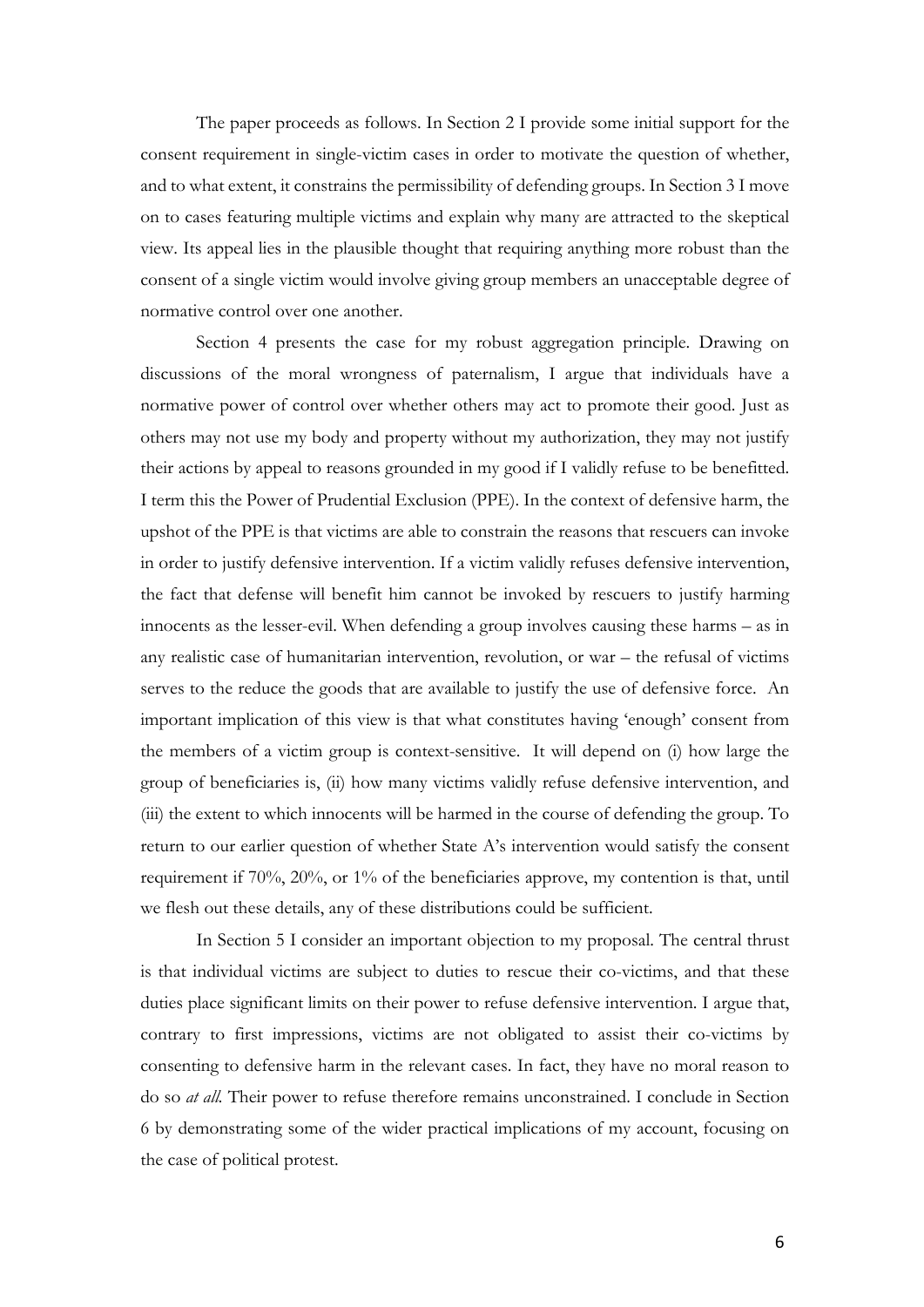## **2. Support for the Consent Requirement\***

To help see the appeal of the consent requirement, consider the following single-victim case:

**Elevator 1**: Victim is taking a ride in an elevator. Aggressor begins to saw through the elevator cable because he hates Victim and wishes him dead. Rescuer is walking by and is able to shoot Aggressor with her sniper rifle, thereby saving Victim. However, Victim refuses intervention because he is deeply committed to non-violence.

In cases like this, many think that it would be morally impermissible for Rescuer to defend Victim (on the assumption that Victim has sufficient information, is not irrational, is not being coerced, etc.).<sup>16</sup> The underlying idea is that victims occupy a privileged position within the morality of defensive harm. It's *the victim's* life that is at stake, not anybody else's, and so only he gets to decide if and how it is defended.<sup>17</sup> This tracks the more general antipaternalist thought that we may not interfere with a competent individual's self-regarding choices simply for the sake of her own good. On these matters, the individual is sovereign.

It is worth stressing, however, that we need not endorse a particularly strict form of anti-paternalism or self-sovereignty in order to accept the consent requirement in principle. Here I have in mind the Mill-inspired view that provided an individual's choices are sufficiently voluntary, benevolent interference is impermissible.<sup>19</sup> While this would certainly support the consent requirement, it is not necessary. As formulated, the requirement holds that the absence of *morally valid* refusal is necessary for permissible defense. This is compatible with a range of views about the conditions under which refusal is valid, including those that place constraints on the *content* of choices, as well as the procedure by which they are made. For example, one might hold that individuals cannot validly refuse defensive intervention if they do so for reasons that are immoral, unimportant, inauthentic, or just plain silly. $^{20}$ 

<sup>16</sup> Jeff McMahan, for example, finds it "intuitively obvious". 'Humanitarian Intervention, Consent, and Proportionality', p.49. See also the references in note 4 above.

<sup>17</sup> Fabre, 'Permissible Rescue Killings' p.159.

<sup>19</sup> For a classic modern defense, see Feinberg, *Harm to Self*. See also, Richard Arneson, 'Mill versus Paternalism', *Ethics* 90, No.4 (1980), 470-489.

<sup>20</sup> See, for example, Richard Arneson, 'Joel Feinberg and the Justification of Hard Paternalism', *Legal Theory* 11 (2005), 259-284; Victor Tadros, 'Consent to Harm', *Current Legal Problems* 64 (2011), 23-49; Peter de Marneffe, 'Avoiding Paternalism', *Philosophy and Public Affairs* 34, No.1 (2006), 68-94; Peter de Marneffe, 'Self-Sovereignty and Paternalism' in Christian Coons and Michael Weber (eds), *Paternalism: Theory and Practice* (Cambridge: Cambridge University Press, 2013), 56-73; Danny Scoccia, 'Paternalism and Respect for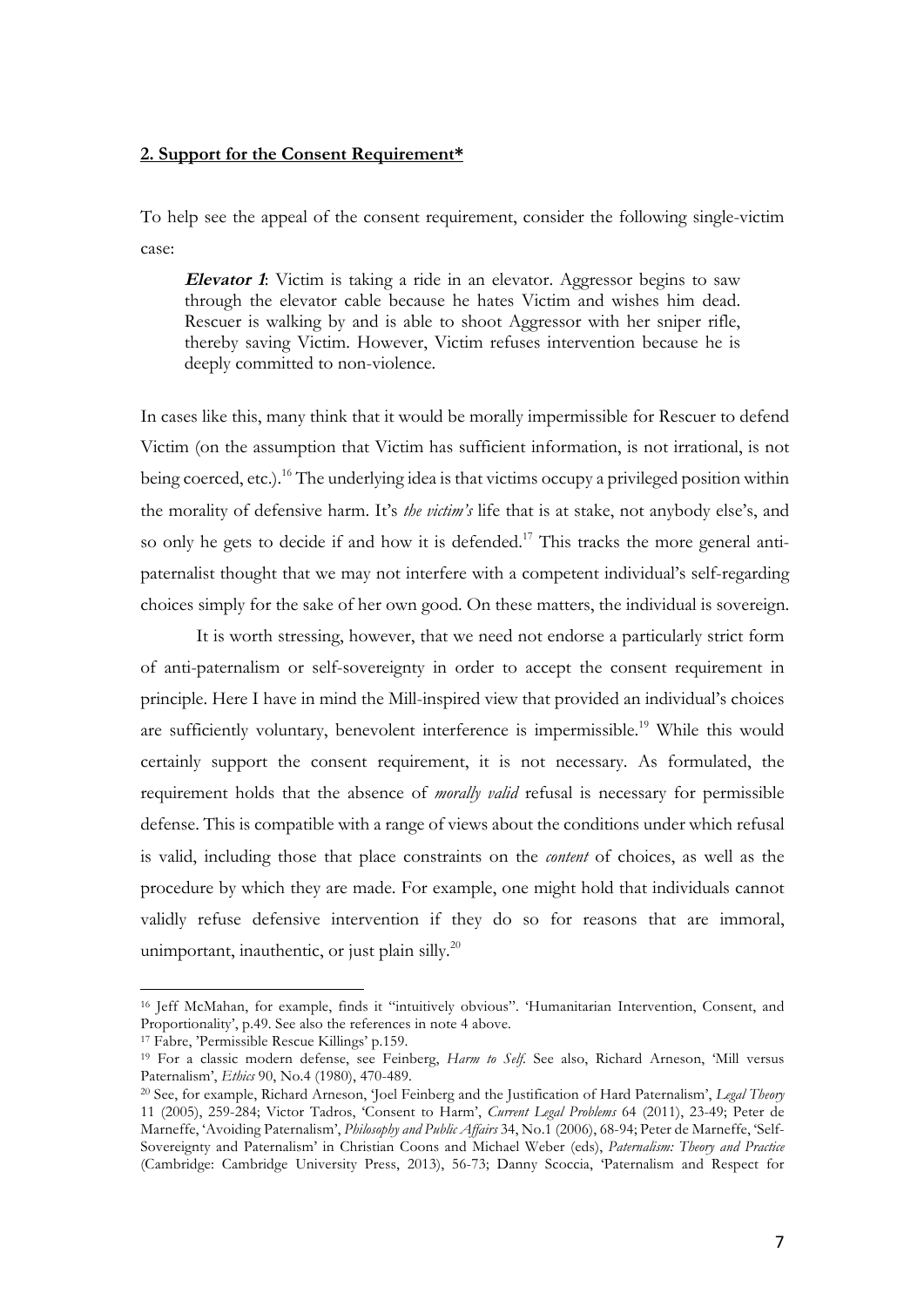To endorse the consent requirement, all one need accept is that (i) interference with at least *some* self-regarding choices for the sake of the chooser's good is prohibited, and (ii) that this includes at least *some* choices not to be defended by others. Of course, a complete account of the requirement will need to take a stand on what distinguishes valid from invalid refusal. But, for our purposes, we need not settle this here, since the question of determining the correct aggregation principle is independent of which particular package of procedural and content-based constraints one accepts. (In Section 5 I will consider a special kind of validity condition – neither procedural nor content-based – which is not independent in this way). Given these fairly minimal commitments, one need not share the intuition that defense would be impermissible in examples like *Elevator 1* in order to accept the consent requirement. This may just be a case in which one's preferred account of validity deems Victim's refusal to be morally ineffective. <sup>21</sup>

While most theorists who have considered cases like *Elevator 1* accept some version of the consent-requirement, Seth Lazar has recently offered a general argument against the idea that victims can veto third-party intervention.<sup>22</sup> His main argument appeals to the fact that a victim's life and wellbeing is agent-neutrally valuable, giving all agents a moral reason to protect it. Since a victim "cannot by mere fiat prevent the continuation of his life from being an agent-neutral good", Lazar concludes that any suitably situated third-party may permissibly defend him.23

However, this isn't a convincing argument, for three reasons. First, the view that it is impermissible to defend victims against their will need not rest on the claim that their refusal "negates the agent-neutral value of saving their life", as Lazar puts it.<sup>24</sup> Rather, the most natural interpretation of the idea is that refusal generates a *new* moral consideration against defending the victim that *defeats* the agent-neutral, welfare-based reasons in favor. 25

Autonomy', *Ethics* 100, No.2 (1990), 318-334; Danny Scoccia, 'The Right to Autonomy and the Justification of Hard Paternalism' in Christian Coons and Michael Weber (eds), *Paternalism: Theory and Practice* (Cambridge: Cambridge University Press, 2013), 74-92; Daniel Brudney and John Lantos, 'Agency and Authenticity: Which Values Ground Patient Choice?', *Theoretical Medicine and Bioethics* 32, No.4 (2011), 217-227.<br><sup>21</sup> To report my own intuitions, victim refusal seems most clearly decisive in cases where, (i) the aggressor is

partially *excused* (due to ignorance, duress, or immaturity), (ii) the aggressor threatens *non-lethal harm*, or (iii) the aggressor and victim are *specially related* to one another.

<sup>22</sup> Lazar, 'Authorisation and the Morality of War', 216-218.

<sup>23</sup> Ibid., p.217. Lazar accepts that something like the consent requirement may apply in a limited range of cases, in which killing is justified on the basis of agent-relative reasons, such as those grounded in special relationships. However, the existence of these justifications is highly contested.

<sup>24</sup> Ibid., p.218.

<sup>25</sup> The notion of defeat here covers cases in which one reason *outweighs* another, as well as cases in which one reason defeats another by some other mechanism, such as by *exclusion* or *cancellation*. See John Gardner and Timothy Macklem, 'Reasons', in Jules Coleman and Scott Shapiro (eds), *The Oxford Handbook of Jurisprudence and Philosophy of Law* (Oxford: Oxford University Press, 2002), 440-475, at pp.463-464.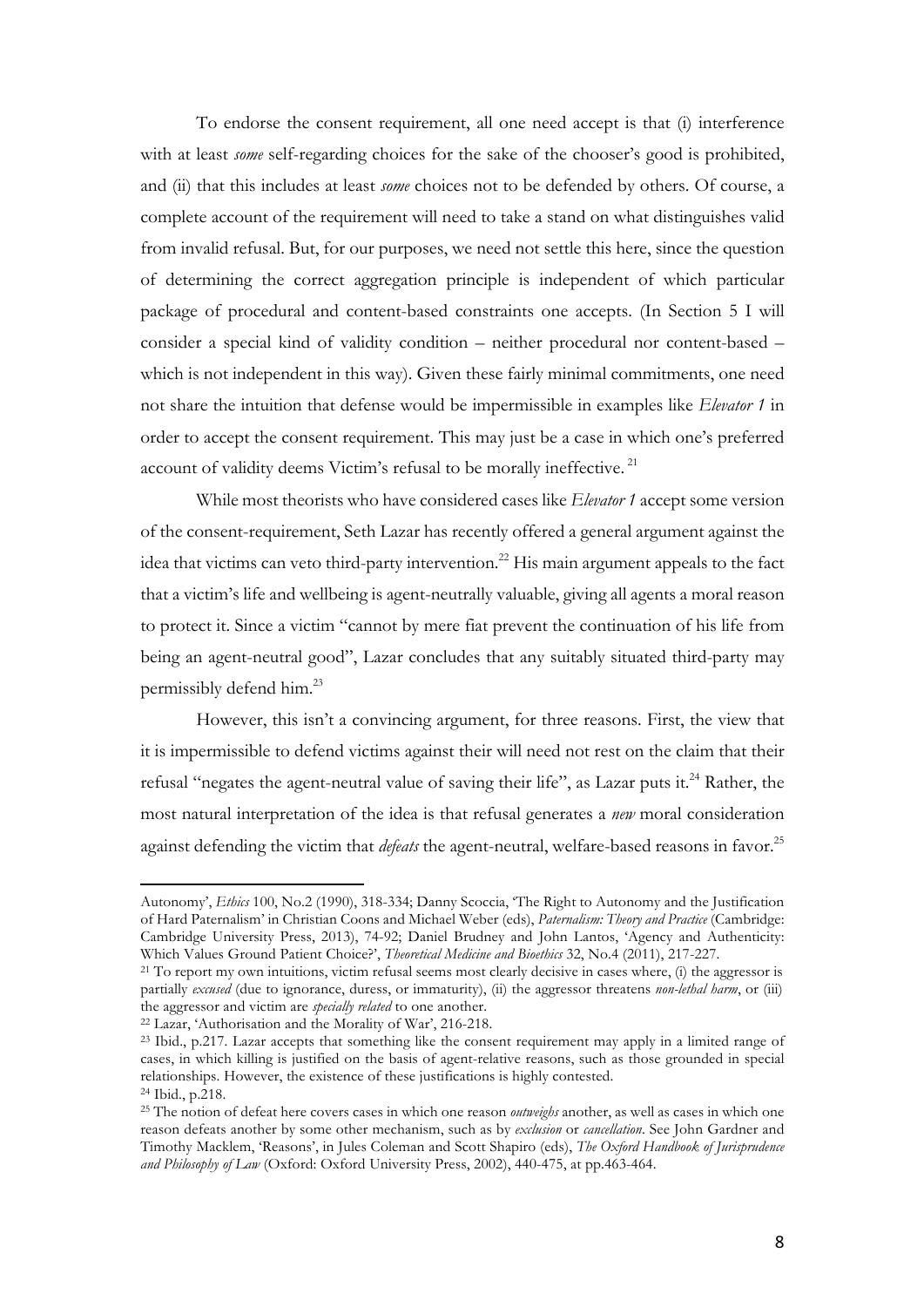Second, there is simply no connection between an individual's continued life being agent-neutrally valuable and the question of whether he can veto defense. At base, the agent-neutral/agent-relative distinction concerns the *scope* of moral reasons; it is about whether or not a reason makes "some essential reference to the agent to whom they apply."26 But formally classifying a reason as neutral or relative has no bearing on the substantive question of what other considerations – such as individuals' self-regarding choices – are able to defeat that reason. And that is the question at stake here. To illustrate: works of art may well have significant agent-neutral value, but this fact does not undermine the art owner's right to decide what happens to it.<sup>27</sup>

Third, and most importantly, the argument from agent-neutrality has extremely counter-intuitive implications when applied to other cases. Consider the following example, familiar from the medical ethics literature:

**Patient:** Patient is ill and will die unless he receives a blood transfusion. Doctor can give the transfusion easily and safely. However, Patient explicitly and competently refuses medical intervention because having the treatment would go against his deep religious commitments.

Doctor would clearly act impermissibly if she gave Patient the transfusion against his will. This would be a paradigmatic case of wrongful paternalism.28 But *Patient* shares some important features with *Elevator 1*. In each case, (i) a series of events will result in an individual's death unless prevented, (ii) the individual's continued life is agent-neutrally valuable, and (iii) the individual refuses third-party intervention that will save their life. If, as Lazar claims, the agent-neutral value of continued life ensures the permissibility of intervention in cases like *Elevator 1*, even in the face of competent refusal, then intervention should also be permissible in *Patient* (provided that it would better promote Patient's welfare than not intervening). In fact, intervention should be much easier to justify in *Patient* than in *Elevator 1* in one important respect: it doesn't involve intentional killing! Yet this is clearly the wrong result. More generally, the argument from agent-neutrality seems to entail the extreme conclusion that interference with individuals' choices is permitted whenever doing

<sup>26</sup> Ibid., citing David McNaughton and Piers Rawling's influential formulation of the distinction. David McNaughton and Piers Rawling, 'Value and Agent-Relative Reasons', *Utilitas* 7, No.1 (1995), 31-47.

<sup>27</sup> Thanks to an anonymous associate editor for this example.

<sup>28</sup> Revealingly, even defenders of 'hard' paternalism such as Danny Scoccia take it to be a serious objection to their view if it permitted interference in cases like this. Scoccia, 'The Right to Autonomy and the Justification of Hard Paternalism', at p.90.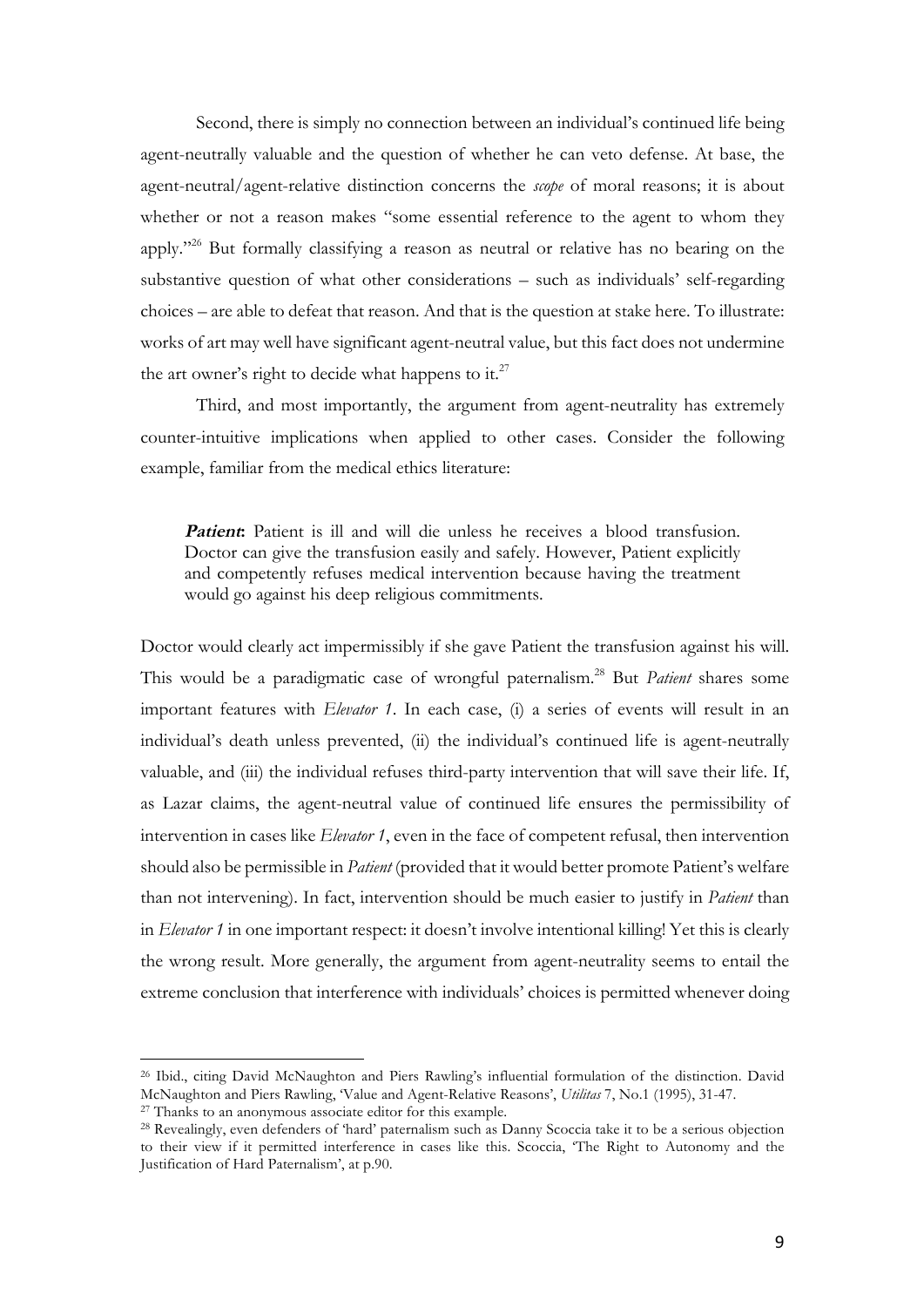so overall promotes their wellbeing. Reflection on cases like *Patient* thus provides an additional source of support for the consent requirement.<sup>29</sup>

I will postpone a deeper discussion of the consent requirement and its justification until Section 4. The points made so far are intended to demonstrate the initial plausibility of the requirement in single-victim cases, and thereby motivate the question of whether, and to what extent, it constrains defense when multiple victims are threatened.

#### **3. Skepticism About Consent in Multiple-Victim Cases**

The dominant view among theorists who have considered these cases is that consent imposes little, if any, independent constraint on defensive harm. This skepticism is typically defended in opposition to a natural proposal (often made in discussions of humanitarian intervention and the use of force by non-state actors<sup>30</sup>) which calls for a majoritarian aggregation principle. More specifically:

**The Majority Consent Requirement:** Other-defense is morally justified only if a majority (or super-majority) of the members of the victim group consent to defensive intervention (or do not validly refuse).<sup>31</sup>

This view has obvious appeal. After all, few dispute that democracy is a good thing. In many contexts majority rule seems the appropriate way of deciding how to proceed given disagreement. The problem, however, is that when it comes to defending basic interests – such as life and limb – the majoritarian proposal is far from intuitive. To demonstrate, consider the following case, based on an example of Andrew Altman and Christopher Heath Wellman's<sup>32</sup>:

<sup>29</sup> One might try to resist this claim by pointing to differences between cases like *Patient* and *Elevator 1*. For example, one might argue that *Elevator 1* involves preventing *injustice* whereas *Patient* only involves preventing *misfortune*. I consider this distinction in detail in Section 4.2.

<sup>30</sup> See, for example, Miller, 'Respectable Oppressors, Hypocritical Liberators: Morality, Intervention, and Reality', p.224. Eliav Lieblich, Christopher Finlay, Michael Gross, and Lionel MacPherson each understand the requirement in terms of a belligerent agent being 'representative' of the group they claim to defend. Some form of majoritarianism is a natural (though not unique) interpretation of this idea, and many of the examples these authors use suggest they have something like this in mind. Lieblich, *International Law and Civil War*, p.256; Finlay, 'Legitimacy and Non-State Political Violence'; MacPherson, 'Is Terrorism Distinctively Wrong?'; Gross, *The Ethics of Insurgency*, pp.37-44.

<sup>&</sup>lt;sup>31</sup> For discussion of several distinct majoritarian proposals, albeit in the context of non-defensive interventions, see Kalle Grill, 'Liberalism, Altruism, and Group Consent', *Public Health Ethics* 2, No.2 (2009), 146-157.

<sup>32</sup> Andrew Altman and Christopher Heath Wellman, 'From Humanitarian Intervention to Assassination: Human Rights and Political Violence', *Ethics* 118, No.2 (2009), 228-257, at p.244.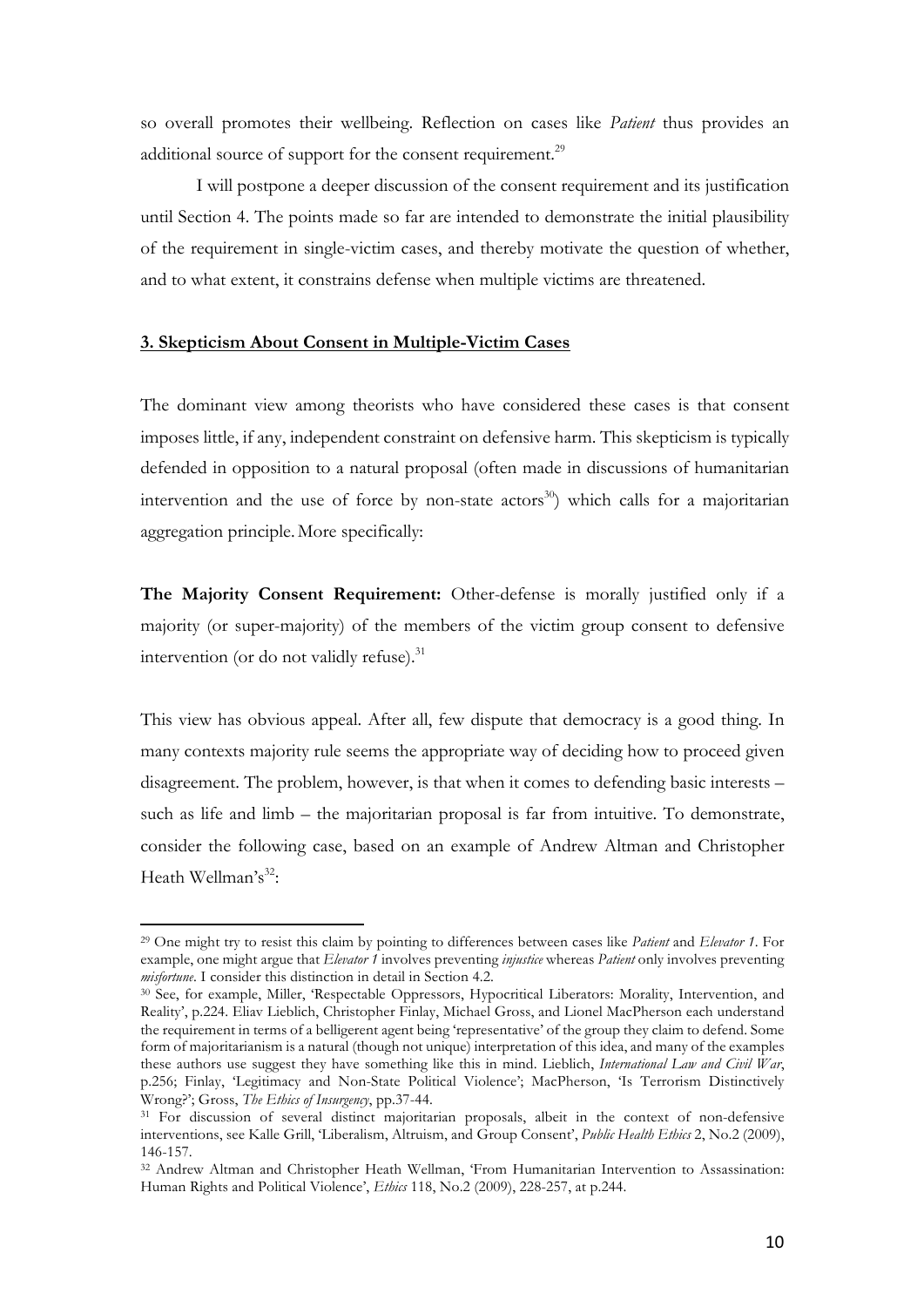**Elevator 2**: Five Victims are taking a ride in an elevator. Aggressor begins to saw through the elevator cable because he hates Victims and wishes them dead. Rescuer is walking by and is able to shoot Aggressor with her sniper rifle, thereby saving the Victims. However, while one Victim consents to Defender's intervention, the four remaining Victims refuse because of their deep commitment to non-violence.

Here defense seems clearly permissible, despite the fact that 80% of the victims explicitly refuse. Moreover, the intuition persists even if we specify that the victims share a special relationship, such as family membership. These verdicts track the powerful idea that individuals' basic interests place limits on majority rule.<sup>33</sup> When these interests are threatened, individuals may have the right to decide *for themselves* whether they are defended, but not to decide for others.<sup>34</sup> As Altman and Wellman put it, "It seems dubious to hold that a group has this type of normative dominion over its members."35 As in the case of *Elevator 1*, the value of individual sovereignty seems to ground the intuitive verdict.

We can draw two skeptical conclusions from cases like *Elevator 2*, one stronger than the other. The weaker conclusion is that majoritarian aggregation principles are false: it is not true that the consent (or non-refusal) of the majority is a necessary condition for permissibly defending groups of victims from serious threats. However, sceptics about the consent-requirement go further than this, and endorse the stronger conclusion that refusal can only render defense impermissible when it is *unanimous* among the members of the victim group. To support this view, consider variations on *Elevator 2,* in which increasing numbers of refusing victims are present in the elevator. It still seems clear (at least to me) that defense would be permissible even if the refusers greatly outnumber the single consenter.36 Putting things more precisely, we can interpret the sceptics as proposing the following, extremely weak, aggregation principle:

<sup>33</sup> For a classic articulation, see Brian Barry, 'Is Democracy Special', in Peter Laslett and James Fishkin (ed) *Philosophy, Politics and Society: Fifth Series* (Yale University Press, 1979), 155-196, at pp.170-171.

<sup>&</sup>lt;sup>34</sup> This leaves open the possibility that when other kinds of interests are threatened a majoritarian consent requirement could be appropriate. For discussion, see Jonathan Parry, 'Civil War and Revolution', in Lazar and Frowe (eds), *The Oxford Handbook of Ethics and War* (forthcoming).

<sup>35</sup> Altman and Wellman, 'From Humanitarian Intervention to Assassination', p.243. For similar arguments, see McMahan, 'Humanitarian Intervention, Consent, and Proportionality', p.52; Helen Frowe, 'Judging Armed Humanitarian Intervention', in Don E. Scheid (ed), *The Ethics of Armed Humanitarian Intervention*  (Cambridge: Cambridge University Press, 2014), 93-110 at pp.108-109; Tesón, 'The Liberal Case for Humanitarian Intervention', p.106.

<sup>36</sup> Cécile Fabre suggests that she also shares the sceptical view, noting that in a diachronic multiple-victim case, an individual victim's refusal "would not carry much weight if any". 'Fabre, Permissible Rescue Killings', n.11.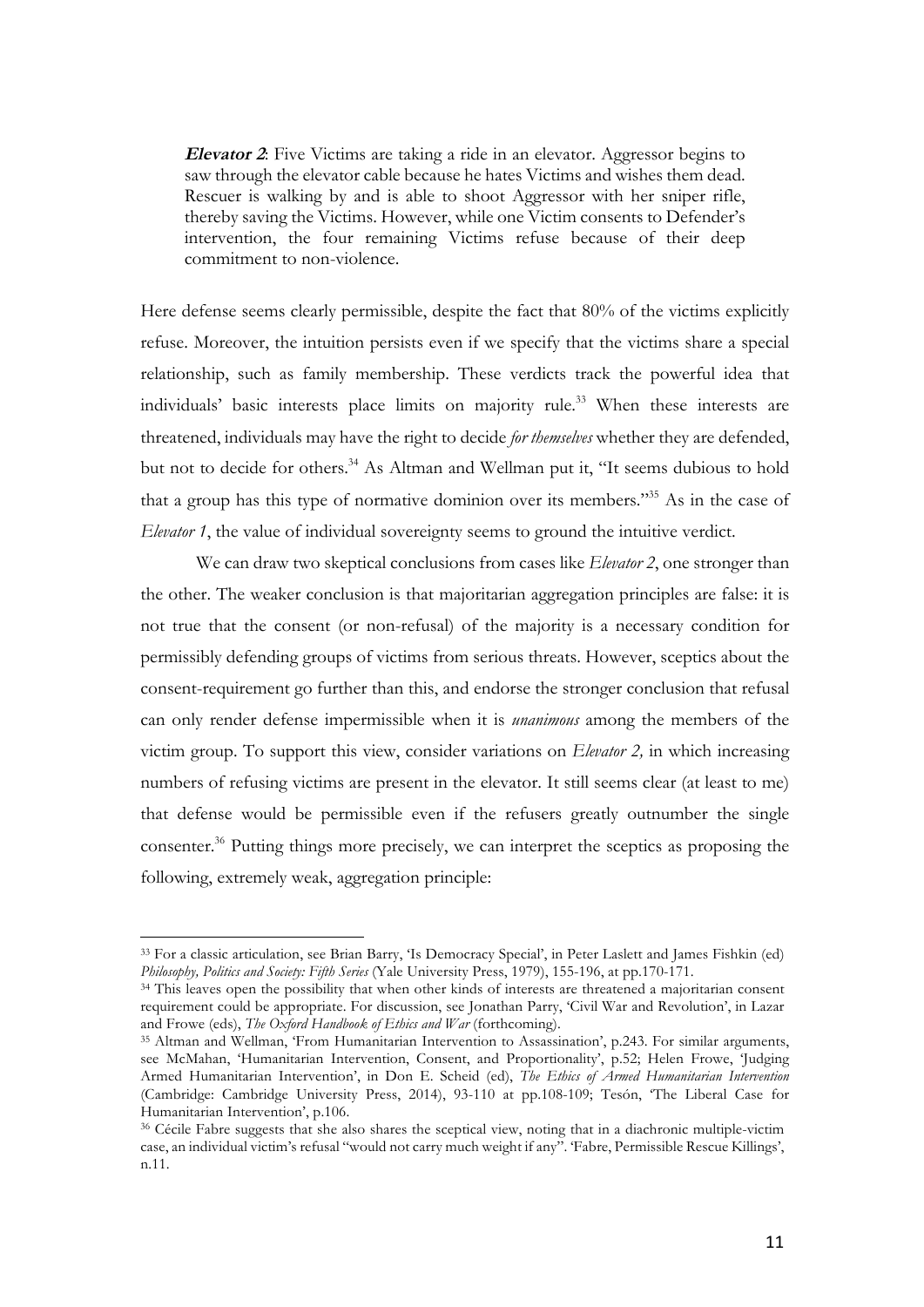**The Minimal Consent Requirement:** Other-defense is morally justified only if *some*  member(s) of the victim group consent(s) to defensive intervention (or do not validly refuse.)

On this view, while the consent requirement applies *in principle* in multiple-victim cases, there will be practically no instances in which a lack of consent *in fact* renders defense unjustified. $37$  This has important practical implications. For example, if a military humanitarian intervention meets all the standard conditions of just war (just cause, proportionality, last resort, etc.) then even very widespread refusal among the victim population cannot itself render the intervention impermissible. As Jeff McMahan, one of the chief consent-sceptics, puts it:

"that the familiar principles of *jus ad bellum*, and especially the proportionality condition, do all the substantive work that the requirement of consent is supposed to do is largely correct as an account of the conditions of *objectively* justified humanitarian intervention."<sup>38</sup>

And, more strongly:

"[consent] has no role among the conditions of objective justification in ideal theory"<sup>39</sup>

This is consistent with consent playing an important *derivative* role in justifying otherdefense. For example, widespread refusal may provide good evidence that defense would not be justified on some other ground, or render intervention unlikely to succeed (for

 <sup>37</sup> As McMahan and Frowe each point out, in moderately large victim groups there will be invariably be members who are not capable of *valid* refusal, such as young children. Hence, the Minimal Consent Requirement is likely to be met even in cases where every victim explicitly refuses. McMahan, 'Humanitarian Intervention, Consent, and Proportionality', p.53. Frowe, 'Judging Armed Humanitarian Intervention', p.109.

<sup>38</sup> McMahan, 'Humanitarian Intervention, Consent, and Proportionality', p.52. Frowe similarly concludes that "we should not include consent as a separate component of justification for intervention." Frowe, 'Judging Armed Humanitarian Intervention', p.109. For further sceptical arguments against consent as a requirement of just war, see Cécile Fabre, 'Cosmopolitanism, Just War theory, and Legitimate Authority', *International Affairs* 84, No.5 (2008), 963-976 at pp. 972-974

<sup>39</sup> Ibid., p.53. McMahan does concede that consent may matter under conditions of epistemic uncertainty. I will not consider this idea here, since my aim is to provide a defence of the consent requirement at the objective or 'fact-relative' level. For a discussion of the relevance of risk and uncertainty to consent, see Joseph Bowen, 'Humanitarian Intervention, Other-Defence, and Consent' (unpublished manuscript).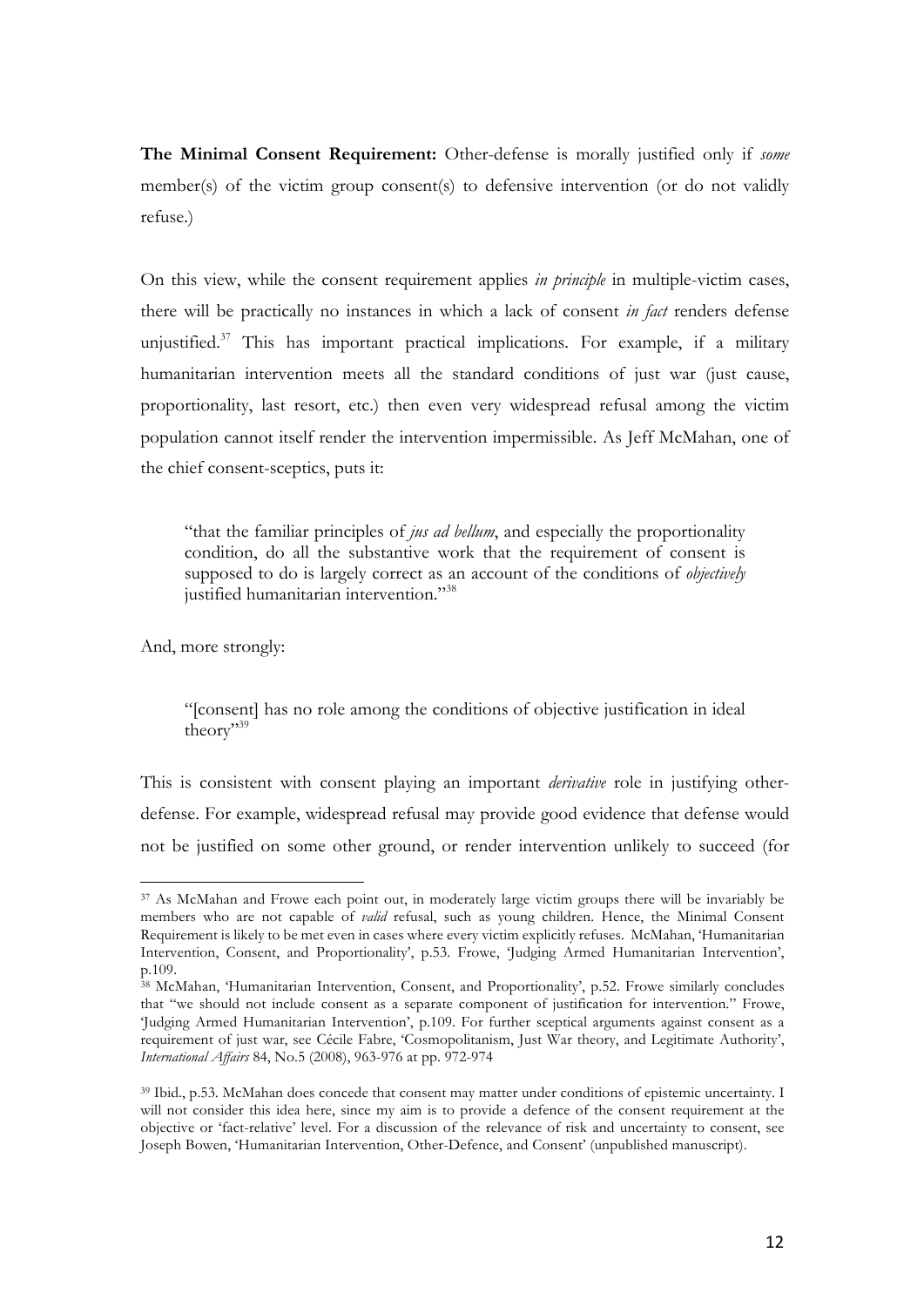example, because success requires the cooperation of the victims).<sup>40</sup> The sceptics' position is that consent imposes only a trivial *independent* constraint on intervention in multiplevictim cases.

#### **4. In Defense of Consent**

In what follows, I argue that this skepticism is mistaken. As my starting points, I accept the intuitive verdicts in both *Elevator 1* and *Elevator 2* and the sceptics' rejection of the Majority Consent Requirement. I also accept the deeper liberal/individualist picture of morality that underpins – either explicitly or implicitly – the skeptical position. But I will deny the Minimal Consent Requirement follows from these judgements. Instead, we should endorse a much stronger aggregation principle, according to which defending a group can be impermissible in virtue of a *single* victim refusing defensive intervention.

#### *4.1 The power to control one's good*

 

I start by providing a deeper moral basis for the consent requirement, that provides a unified explanation of the contrasting verdicts in *Elevator 1* and *Elevator 2*.

Here is the basic idea. When it comes to our bodies and property, each of us has the moral power to exclude others from using them, simply because they are *ours* and we are in charge of them. Others may only use our material resources if we authorize them to do so and we are wronged if they do so without our consent, even if they improve those resources by using them.<sup>41</sup> My contention is that, in addition to these more prosaic rights, each of has structurally similar powers of control regarding whether, and for what purposes, others may use our *good*. One person uses another's good when she justifies her actions by appeal to the fact that it will promote the other's welfare. On this view, reasons pertaining to an individual's good can be thought of as a kind of resource – a *moral* resource. And just as I can exclude you from using my body or property by withholding my consent, I have the power to prevent you from justifying your actions by appealing to the fact that you will benefit me, by repudiating those benefits. By exercising this power, I

<sup>40</sup> Altman and Wellman, 'From Humanitarian Intervention to Assassination', pp.244-245; Allen Buchanan, 'The Ethics of Revolution and Its Implications for the Ethics of Intervention', *Philosophy and Public Affairs* 41, No.4 (2013), 292-323; Pattison, 'Representativeness and Humanitarian Intervention', pp.580-583; Benbaji, 'Legitimate Authority in War'.

<sup>41</sup> For a helpful discussion of 'use-based-wrongs', see Arthur Ripstein, *Private Wrongs*, (Cambridge, Mass: Harvard University Press, 2016), Ch.2.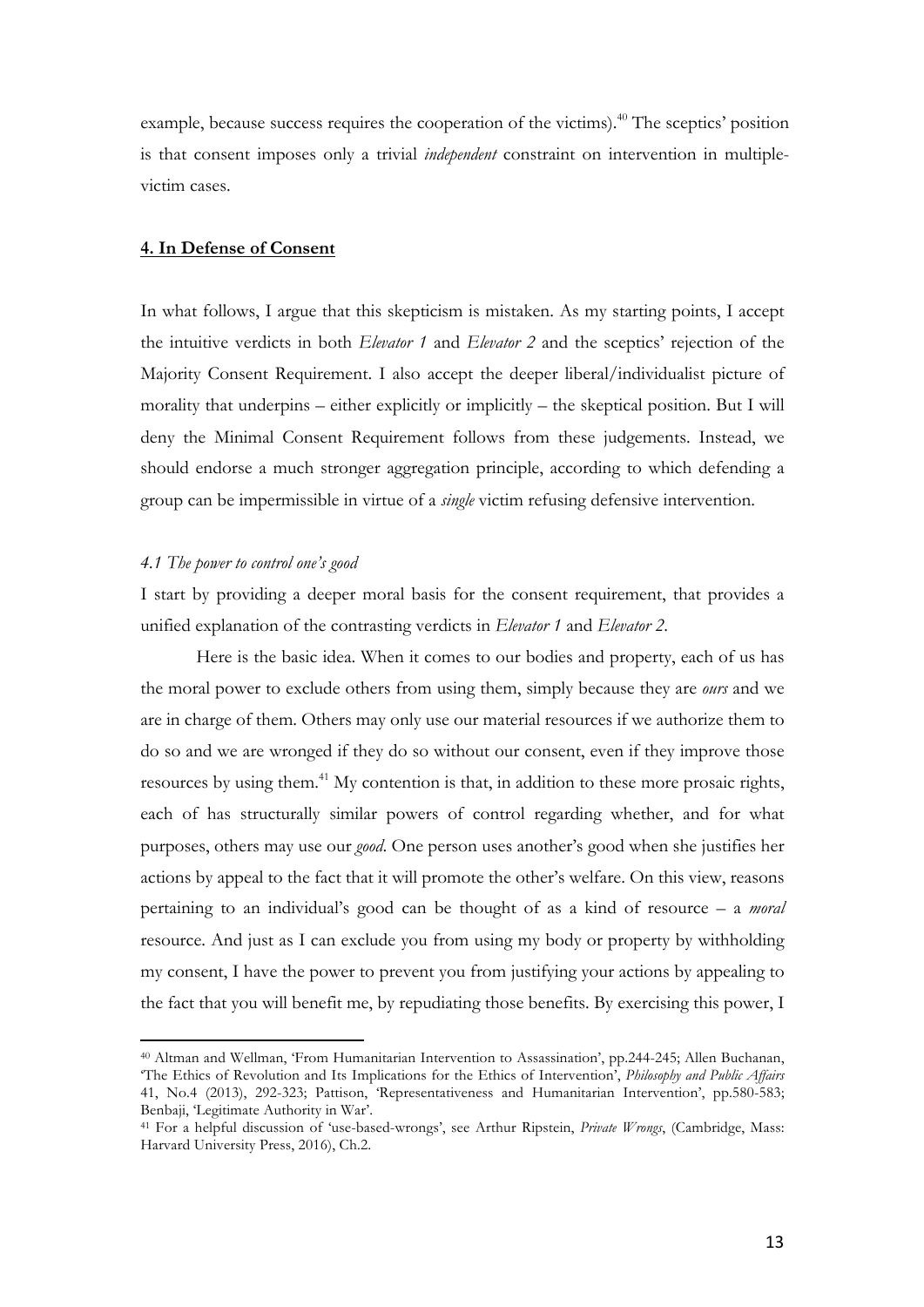render my good morally inadmissible for the purposes of justifying your action, and you commit a form of trespass against me if you attempt to do so. For want of a convenient label, term this normative ability the *Power of Prudential Exclusion* (PPE).<sup>42</sup> An important upshot of the PPE is that individuals can, by controlling access to justifying reasons, render actions impermissible that would otherwise be justified. As I will explain below, it is this consequence of our self-regarding powers that gives the consent requirement its moral foundations.

But some further work needs to be done first. What I have said so far simply sets out the structural features of the PPE. But why should we think that individuals have this power? And what grounds or justifies it?

In my view, the most compelling evidence for the PPE comes from noting the central role it plays – either explicitly or implicitly – in prominent accounts of paternalism's distinctive wrongness, as well as in explaining judgements about particular cases.<sup>43</sup> I will not attempt to define paternalism here. <sup>44</sup> Instead, I will (rather roughly) take central cases of paternalism to involve: (i) Some form of interference with an individual, (ii) that is carried out against her will, and (iii) for the sake of her own good. On a fairly standard conception, paternalism is wrong (when it's wrong) because the paternalisee's autonomy has priority over considerations of her wellbeing or good. The question is how to characterize this priority. According to one influential view, we should understand it in terms of competent individuals having *authority* with respect to their good.<sup>45</sup> When it comes

<sup>42</sup> While preparing the final version of this paper, I became aware of a similar proposal defended in unpublished work by Seth Lazar. Lazar also argues that your rights of self-ownership extend to your interests, and that one important upshot of these rights is that "whether those interests count for or against some action is, at least in part, to be determined by your choice." However, Lazar deploys this idea for different purpose to mine. Whereas I focus on the implications of our rights over our good for how *others* may permissibly act, Lazar is concerned with how these rights affect the deontic status of *our own* actions. In particular, Lazar argues that these ownership rights ground agent-centered options to favor and sacrifice one's own interests, even when doing so does not promote aggregate wellbeing. Seth Lazar, 'Self-Ownership and Agent-Centred Options' (unpublished manuscript). I briefly discuss some of Lazar's arguments for the general right below.

<sup>43</sup> If Lazar is correct that positing the right to control how one's interests may be used grounds central features of commonsense morality, then this provides another source of support for something like the PPE. 44 For a detailed overview of debates regarding the definition of paternalism, see Gerald Dworkin, 'Defining Paternalism' in Christian Coons and Michael Weber (eds), *Paternalism: Theory and Practice* (Cambridge: Cambridge University Press, 2013), 25-38. See also, Emma C. Bullock. 'A Normatively Neutral Definition of Paternalism', *Philosophical Quarterly* 65, No.258 (2015), 1-21.

<sup>45</sup> This view has been developed most thoroughly by Seana Shiffrin and Daniel Groll, but it seems implicit in many discussions of paternalism. On Shiffrin view, many paradigmatic cases of paternalism involve "a person's aiming to take over or control what is properly within the agent's own legitimate domain of judgement or action." ('Paternalism, Unconscionability, and Accommodation', *Philosophy and Public Affairs* 29, No.2 (2000), 205-250). On Groll's view, a competent individual is the "de jure ultimate decision-maker" with respect to matters that concern her good ('Paternalism, Respect, and the Will', *Ethics* 122, No.4 (2012), 692- 720, at p.700). For another endorsement, see Cholbi, 'Paternalism and Our Rational Powers' *Mind* 126,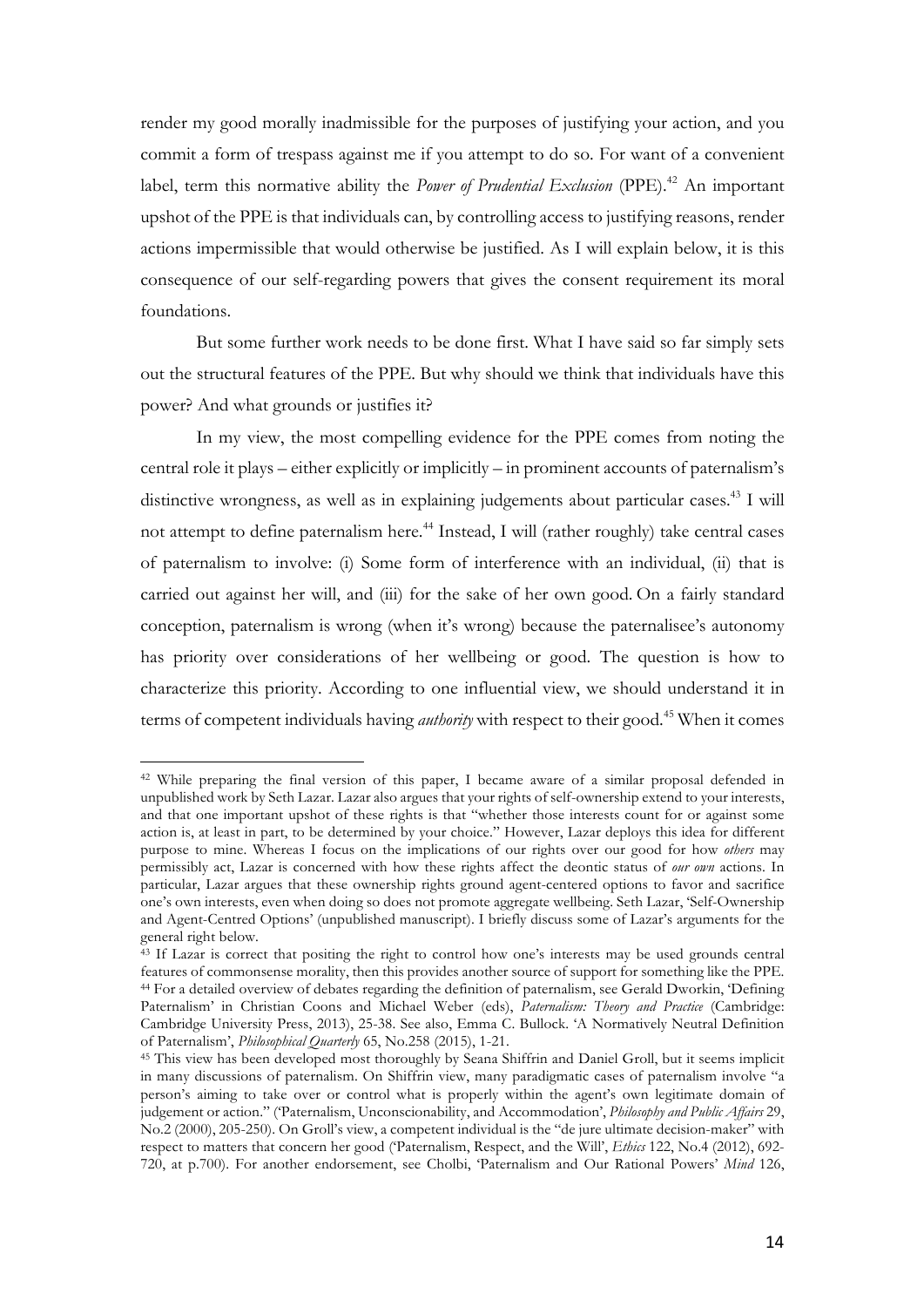to matters concerning her own welfare, the individual is 'the boss' and her will settles the question of whether others may act to promote her good. The paternalistic wrong lies in denying individuals' rightful authority over themselves. By contrast, paternalism may be permissible when one's self-regarding authority is compromised in some way (for example, due to duress, deception, or lack of capacity).

I think proponents of authority-accounts of paternalism are appealing to something very similar to the PPE. This is made explicit in Daniel Groll's recent articulation of the view. For Groll, my having authority with respect to my good consists in having the normative power to give others exclusionary reasons: that is, second orderreasons not to act for certain first-order reasons.<sup>46</sup> My self-regarding choice "is meant to supplant the reason-giving force of other considerations not because it outweighs those other considerations but because it is meant to silence or exclude those other considerations."47 Chief among the excluded reasons are those grounded in the fact that treating me contrary to my will is likely to promote my welfare. We need not endorse Groll's specific exclusionary-reasons treatment of authority in order to appreciate its affinities with the PPE. The key point is that, as a result of exercising my will, certain reasons – those pertaining to my good or welfare – no longer contribute to justifying others' actions. We can remain neutral on whether the relevant normative mechanism is best cashed out in terms of exclusion, cancelation, silencing, nullification, invalidation, or some other notion.

An important virtue of authority-accounts of paternalism – and therefore the PPE  $-$  is that they enable us to explain the intuitive difference between cases like the following<sup>48</sup>:

**Medicine 1**: Bob is ill and will die unless he takes some medicine that is delivered via a gas. However, he competently refuses medical treatment because the medicine contains a substance that his religious convictions prohibit ingesting. Doctor pumps the gas into Bob's hospital room in order to save his life. Bob breaths the gas.

**Medicine 2**: Dave is ill and will imminently develop a lifelong debilitating condition unless he takes some medicine that is delivered via a gas. He consents

No.501 (2017), 123-153. Joel Feinberg's treatment of how paternalism violates autonomy also suggests he is an advocate of the authority-view (see, for example, Feinberg, *Harm to Self*, p.52).

<sup>46</sup> For seminal discussion, see Joseph Raz, *Practical Reason and Norms* 2nd Ed. (Oxford: Oxford University Press, 1999). David Enoch also places the notion of an exclusionary reason at the heart of his account of the wrong of paternalism. David Enoch, 'What's Wrong with Paternalism: Autonomy, Belief, and Action', *Proceedings of the Aristotelian Society* 116, No.1 (2016), 21-48.

<sup>47</sup> Groll, 'Paternalism, Respect, and the Will', p.701.

<sup>48</sup> For other cases in which authority-accounts are well-placed to capture important distinctions, see Groll, 'Paternalism, Respect, and the Will'.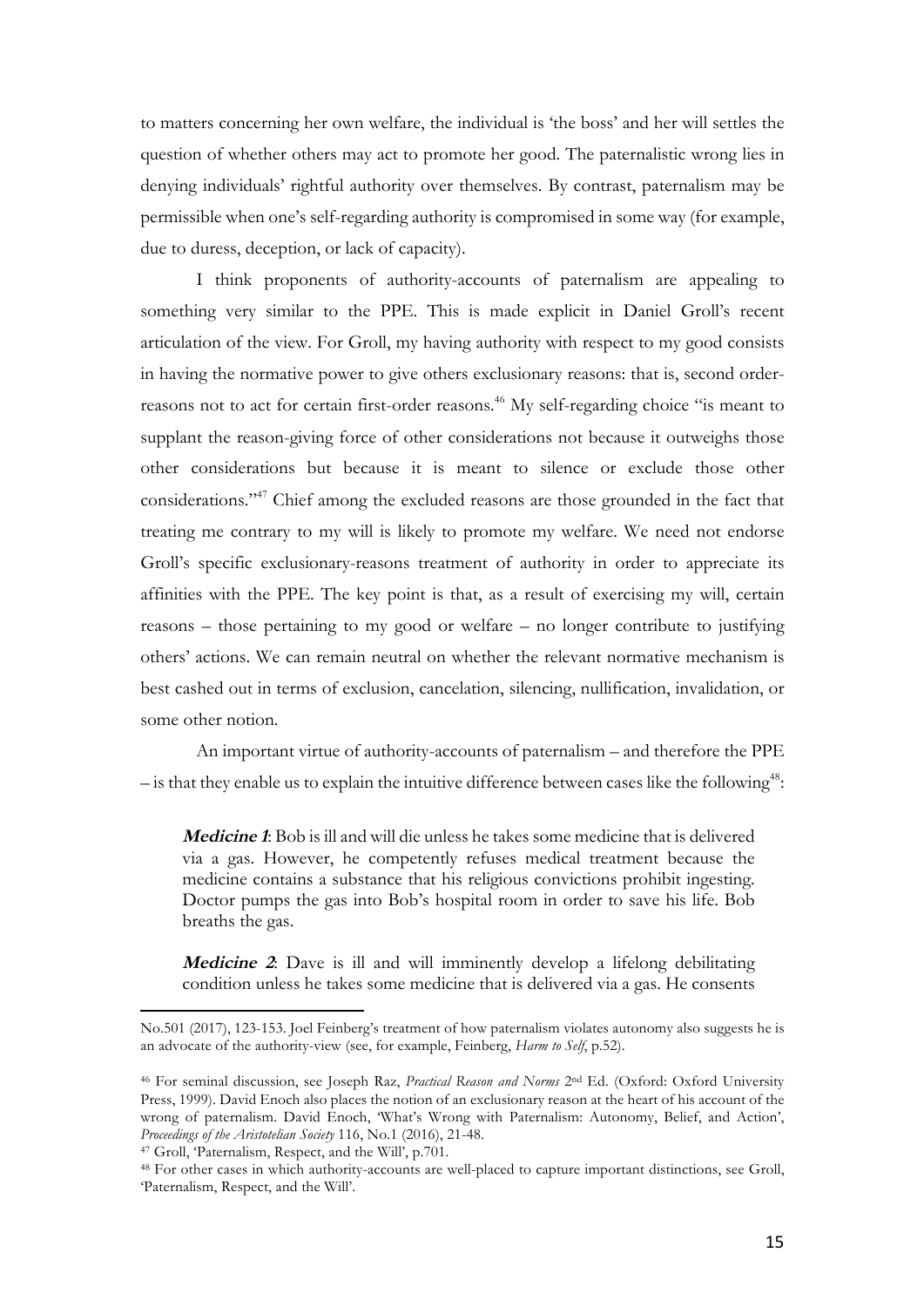to Doctor giving him the medicine. However, due to time constraints, the only way to treat him is to immediately pump the gas into Dave's hospital ward. Bob is the hospital bed next to Dave recovering from a slipped disc, which has rendered him immobile. Bob refuses to be given the medicine because the medicine contains a substance that his religious convictions prohibit ingesting. The cost to Bob of breathing the gas is sufficiently high that he is not under a duty to bear it in order to save Dave the cost of the debilitating disease. Doctor pumps the gas into the ward in order to save Dave from the debilitating condition. Both Bob and Dave breath the gas.

I assume it would clearly be wrongfully paternalistic for Doctor to force Bob to consume the gas against his will in *Medicine 1* (this is simply the *Patient* case with slightly different apparatus). In *Medicine 2*, by contrast, it would not be paternalistic, and may well be morally permissible for Doctor to do so. At very least, there seems to be a significant moral difference between the two cases. This comparison reveals, interestingly, that it can be permissible to transgress an individual's rights to autonomy and bodily integrity in order to promote the good (preventing the harm of a debilitating disease), yet impermissible to violate those very same rights in order bring about a *greater* good (preventing the harm of death). The PPE neatly explains how this can be so. What matters is not simply *how much* wellbeing is promoted, but *whose* wellbeing it is and whether they have exercised their powers of control over it. While we may not transgress Bob's rights for the sake of *Bob's* good (because he has excluded us from appealing to those reasons), we may do so for the sake of Dave's *lesser* good because those reasons remain 'in play' and may be sufficient to justifying overriding Bob's rights as the lesser-evil.

In terms of justification, I believe the PPE can be grounded in a plurality of considerations. A complete account of these factors is beyond the scope of this paper. Instead, let me sketch five promising candidates.

First, and most obviously, the PPE responds to the fact that we are intimately and uniquely connected to our own good, perhaps even more so than our own bodies. As Seth Lazar argues, we are not only affected by the satisfaction and frustration of our interests as no one else can be, they also play a central role in constituting our identity: there is a sense in which we just *are* our interests.<sup>49</sup> Given the degree to which we are enmeshed with our own wellbeing, it seems fitting that we have rights to control how others may use it, just as we have rights over what others may do with our bodies.

Second, the PPE serves our interest in autonomy, in at least two ways. First, our having the ability to prevent others from acting to promote our good enhances our ability

<sup>49</sup> Lazar, 'Self-Ownership and Agent-Centred Options'.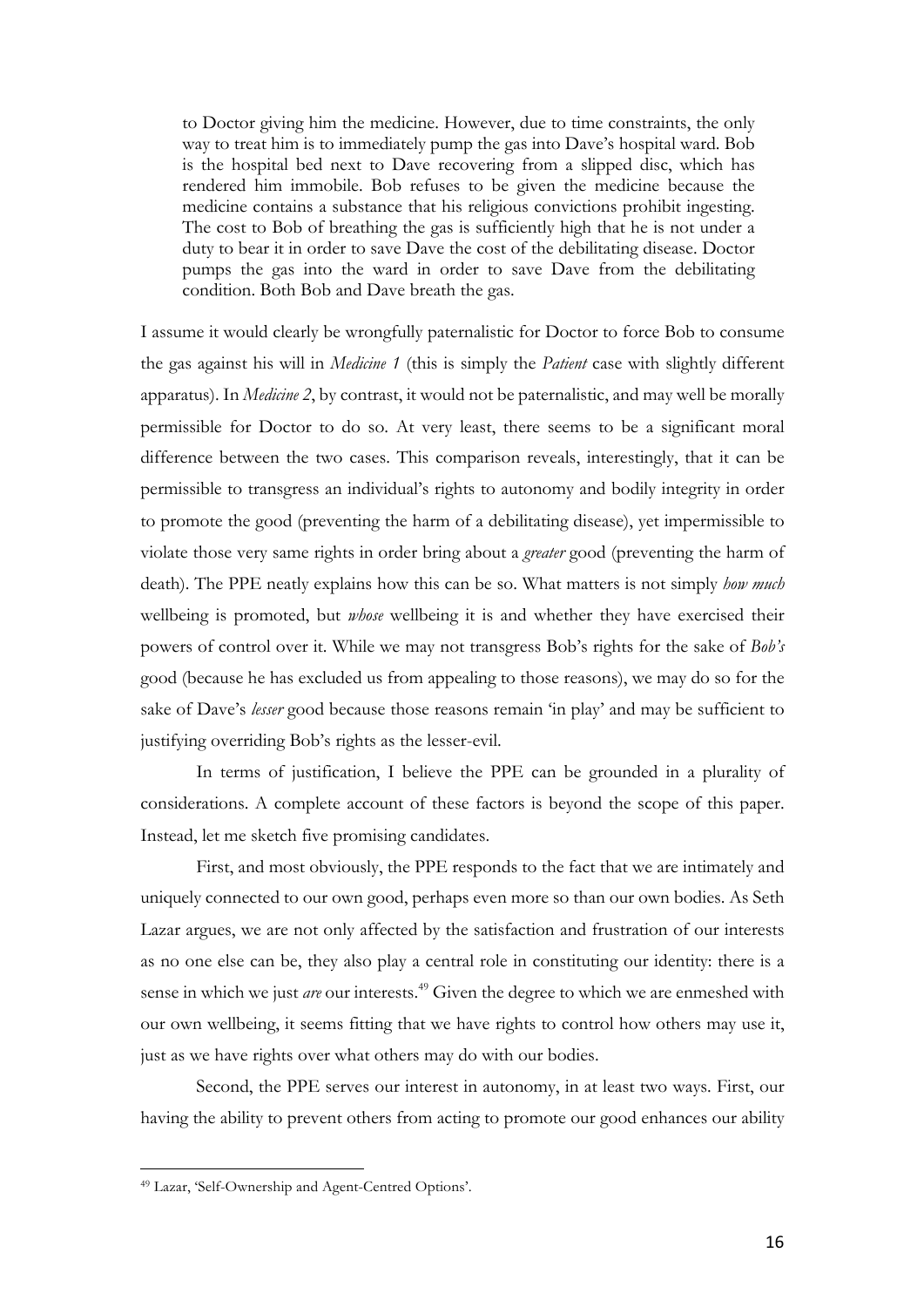to shape our lives in accordance with values and projects that we endorse (autonomy as *self-determination* or *authenticity*). Second, by giving us control over the reasons for which others may act, the PPE protects our interest in not being controlled by others (autonomy as *independence*). In each case, the PPE increases the degree to which *what happens to us* depends on our choices.<sup>50</sup>

Third, we plausibly have interests in being able to restrict access to our good independently of whether it helps us control others' behavior. Common-sense morality contains a stringent constraint on using others for the sake of goals they don't share.<sup>51</sup> What counts as using persons is typically taken to cover using their bodies and property. However, given the intimate connection between one's self and one's good, it seems reasonable to include the use of another's good within the scope of the constraint. The PPE is thus valuable because it gives us a measure of protection against being wrongfully used *as an end* in this way. In cases where I don't endorse others' plans to benefit me, this power enables me to morally divest myself from those plans, and prevent my good from justifying goals that I do not share. The PPE thus serves our interest in having *normative* control over the reasons that others may act on, separate from our interests in *de facto* control over what others do.<sup>52</sup>

Fourth, the PPE can be justified by appeal to the valuable relationships that it makes possible. By having the power to control access to my good, I am able to pick out certain persons as those who can treat me benevolently without violating a duty. This permission enables a form of intimacy and exclusivity that is integral to creating and sustaining many kinds of valuable relationship, such as those between friends and family members, and between care-givers and those cared for. Were we to lack the PPE, and our good were accessible to all, this valuable intimacy would not be possible.<sup>53</sup>

Fifth, the PPE may not only serve our interests*,* but also partly constitute our moral *status*. According to a familiar strain of non-consequentialist thought, persons have value as ends in themselves, and not just in virtue of the amount of wellbeing their lives contain. Were we to matter only in the latter sense, we would be mere 'receptacles' of value and

<sup>50</sup> On these two dimensions of autonomy, and how they can come apart, see Seana Valentine Shiffrin, 'Autonomy, Beneficence, and the Permanently Demented', in Justine Burley (ed), *Dworkin and His Critics* (Oxford: Blackwell Publishing, 2004), 195-217. See also Tadros, *Wrongs and Crimes*, Chs.8&11.

<sup>51</sup> See, for example, Warren Quinn, 'Actions, Intentions and Consequences: The Doctrine of Doing and Allowing', *The Philosophical Review* 98. No.3 (1989), 287-312.

<sup>52</sup> On normative interests, see David Owens, *Shaping the Normative Landscape* (Oxford: Oxford University Press, 2012).

<sup>53</sup> This is a snapshot of a more general form of argument developed in great depth in Owens, *Shaping the Normative Landscape*. See also Tadros*, Wrongs and Crimes*, Ch.11 for helpful discussion.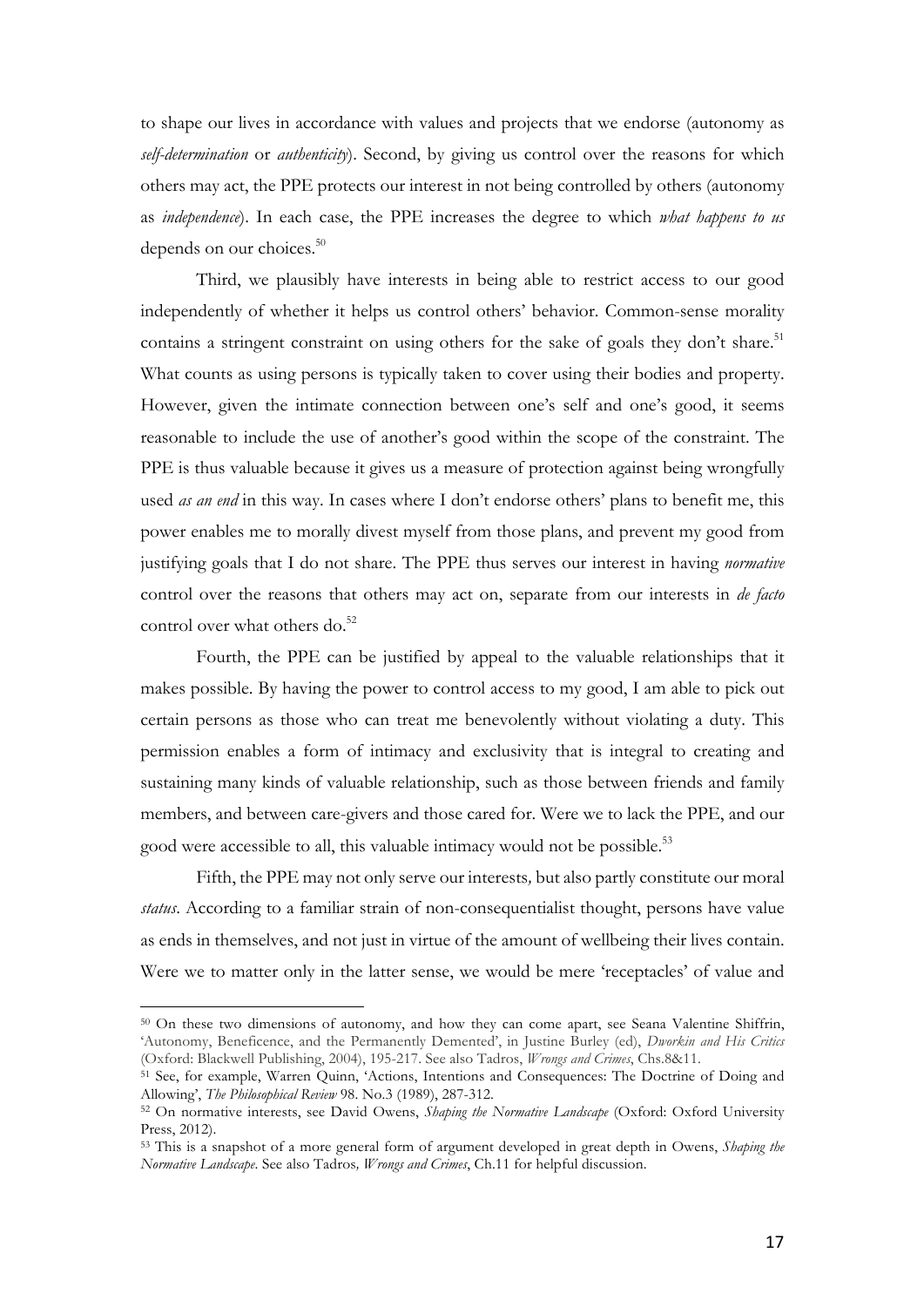morality would permit imposing costs on us for the sake of net gains in aggregate wellbeing. In order to properly reflect the fundamental independence of persons, morality must contain constraints on promoting the good (such as rights against harm).<sup>54</sup>

However, incorporating constraints only partly responds to the separateness-ofpersons/value-receptacle worry. In addition, we need something like the PPE. To help see this, recall the *Medicine 1* and *Medicine 2* cases discussed above. In each case, Bob is equally protected from being sacrificed for the sake of the greater good: he has (non-absolute) rights that others not infringe his autonomy and bodily integrity. In this respect, morality accommodates Bob's unique perspective with respect to his own life and projects. But under a moral system that lacked the PPE, there would be no significant difference between infringing Bob's rights for the sake of the greater good *when the good is constituted by Bob's wellbeing* (as in *Medicine 1*) and *when it is constituted by someone else's* (as in *Medicine 2*). Bob would be treated as an interchangeable container of value, in precisely the manner ruled out by a concern for the separateness-of-persons.<sup>55</sup> Our moral status thus grounds the PPE.56

## *4.2 Explaining the verdict in Elevator 1*

 

With the positive case for the PPE now in place, we can now return to the consent requirement. The idea that individuals have a power of exclusion over their good provides a deeper explanation of the intuitive verdict in *Elevator 1*.

Though it is often overlooked, the justification for defensively killing aggressors has two basic parts. Firstly, and most obviously, we appeal to the aggressor's liability. Liability functions negatively in the justification, by removing the normal constraint on intentional killing. But this is not sufficient to justify killing the aggressor. To say that someone is liable to defensive killing is just to say they would not be wronged by being killed for a particular defensive purpose (that they lack a claim-right against such treatment.) But the fact that an action would not wrong someone does not generate any positive reason to perform it, and we still have weighty moral reasons not to kill even liable

<sup>54</sup> On this point, see Thomas Nagel, 'Personal Rights and Public Space', *Philosophy and Public Affairs* 24, No.2 (1995), 83-107; Frances Kamm, 'Non-Consequentialism, the Person as an End in Itself, and the Significance of Status', *Philosophy and Public Affairs* 21, No.4 (1992), 354-389.

<sup>55</sup> I am thus in agreement with Michael Cholbi's suggestion that refraining from paternalism "seems to consist in honoring boundaries between persons". Michael Cholbi, 'Paternalism and Our Rational Powers', *Mind*  126, No.501 (2017), 123-153, at p.145.

<sup>56</sup> My thinking on this point has benefitted from Seth Lazar's unpublished paper 'Moral Status and Agent-Centred Options'.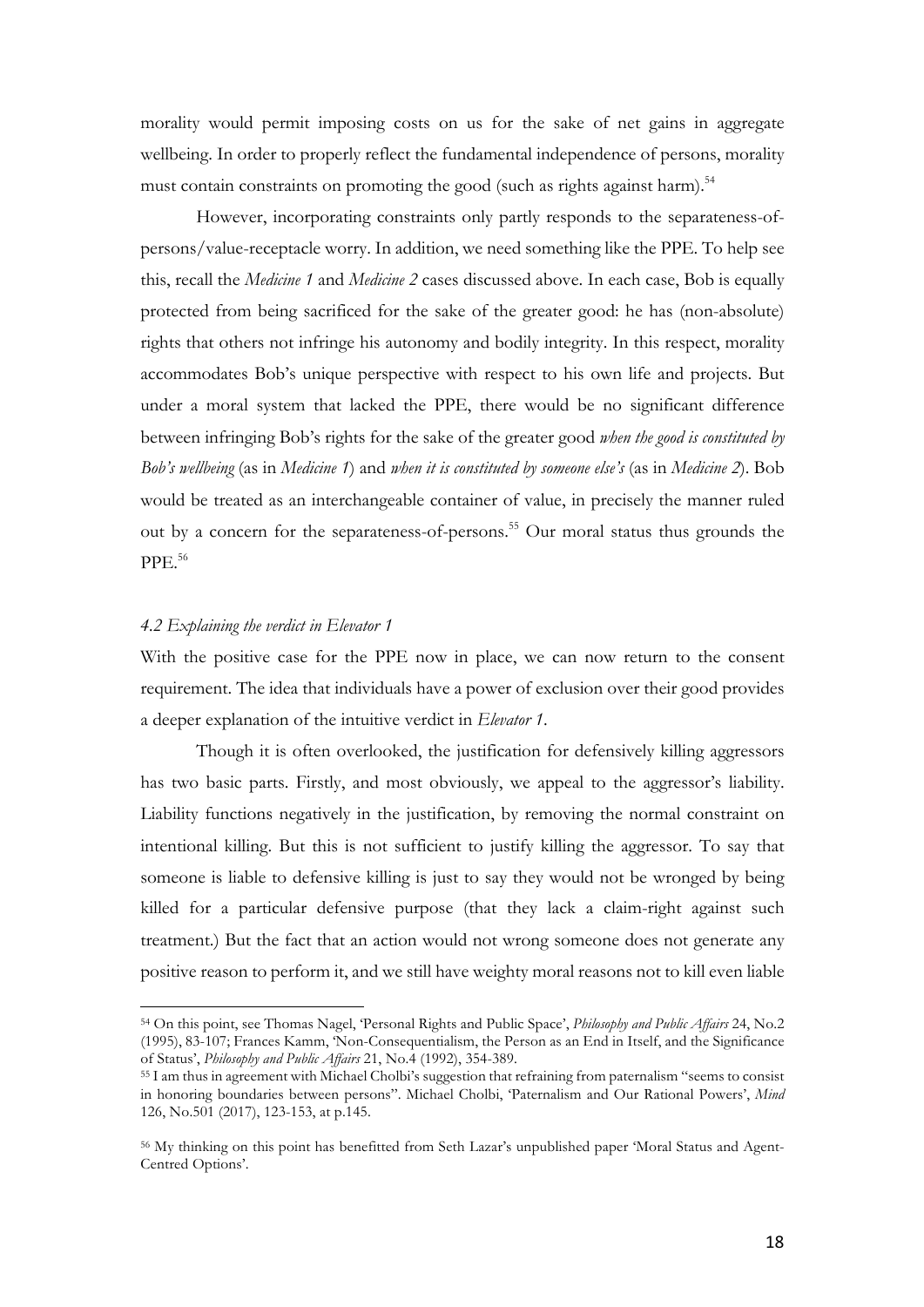individuals. Put simply: liable persons are still persons, whose lives and interests matter morally. Our duties of beneficence require us to give these facts considerable weight in our deliberations.<sup>57</sup> To see this, consider the intuitive constraints on defensive harm encapsulated in the requirement of necessity. If a victim can avoid being killed by a culpable aggressor by retreating at very little cost, or can avoid being killed by a gang of culpable aggressors by killing one aggressor rather than all, then they are morally required to take the least harmful option. Since, by hypothesis, the aggressors are all fully liable to defensive killing, this common-sense constraint shows that there are significant moral reasons against killing liable persons.<sup>58</sup>

The justification for killing aggressors thus requires a second component, which identifies a positive moral reason in favor of killing. This reason is straightforward: killing the aggressor is necessary to protect the continued life and wellbeing of the victim. The obviousness of this explains why we tend to treat the justification for killing aggressors as exhausted by considerations of liability.

Once we recognize this additional welfarist component, we can see more precisely why defensively killing aggressors in cases like *Elevator 1* is impermissible. Victim's refusal prevents the welfarist component of the justification for defensive killing from being satisfied. By exercising his power of exclusion, Victim prevents a class of reasons from contributing to the justification of killing Aggressor: those grounded in the fact that he would be benefitted. As a result, there is insufficient *admissible* moral reason that Rescuer can invoke to justify defending Victim. Rescuer thus both lacks a justification for killing Aggressor and commits an additional paternalist wrong against Victim if they do so, by using a moral resource that Victim has authoritatively declared may not be used for that purpose.

One might object that this justification of the consent requirement is undermined by a familiar argument from more general debates about the permissibility of paternalism.<sup>59</sup>

<sup>57</sup> For elaboration on these sorts of reasons, see Joanna Mary Firth and Jonathan Quong, 'Necessity, Moral Liability, and Defensive Harm', *Law and Philosophy* 31, No.6 (2012), 673-701. See also, David Rodin, 'The Lesser Evil Obligation', in Saba Bazargan-Forward and Samuel C. Rickless (eds), *The Ethics of War: Essays* (Oxford: Oxford University Press, 2017), 28-45; Michele Madden Dempsey, 'Against Liability: A Reason-Based Account of Self-Defense', in Christian Coons and Michael Weber (eds), *The Ethics of Self-Defense* (Oxford: Oxford University Press, 2016), 211-232; Adil Ahmed Haque, *Law and Morality at War* (Oxford: Oxford University Press, 2016), p.120.

<sup>58</sup> Here I am assuming an 'externalist' view of the necessity requirement. For discussion and defense, see Firth and Quong, 'Necessity, Moral Liability, and Defensive Harm'; Helen Frowe, *Defensive Killing: An Essay* 

<sup>&</sup>lt;sup>59</sup> Thanks to an anonymous editor for pressing me to consider this objection.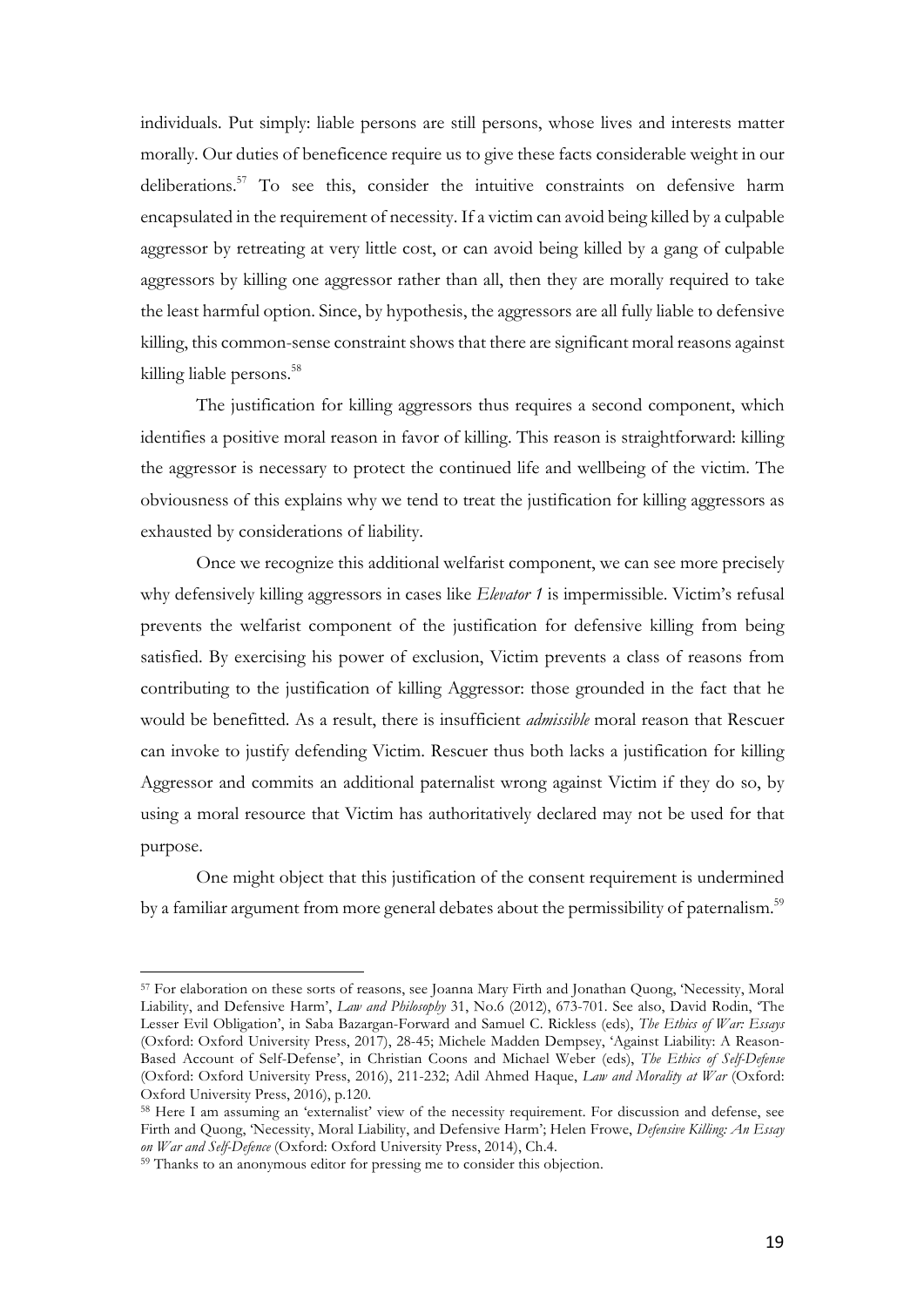When confronted with a putatively paternalistic policy that seems both sensible and desirable, a common move in the anti-paternalist's repertoire is to argue that the policy can in fact be supported by non-paternalistic reasons.<sup>60</sup> For example, Seana Shiffrin famously argues that the state need not act paternalistically if it refuses to enforce contracts it deems to be exploitative or deeply unfair, because it need not be guided by the aim of protecting individuals from the harmful consequences of their voluntary choices. Instead, the state may permissibly refuse because it has a legitimate interest in avoiding complicity in exploitation.<sup>61</sup>

A structurally similar line of argument may be advanced against my defense of the consent requirement. On this view, Rescuer need not act paternalistically by defending Victim in *Elevator 1* because there are alternative reasons that support killing Aggressor besides promoting Victims good, and Rescuer may be acting solely for those reasons. Most obviously, Rescuer may be guided by the aim of preventing a serious injustice. Hence, we can grant victims the right to exclude rescuers from acting for their good, but deny that exercising this power renders other-defense impermissible.

In response, the first thing to note is that this objection relies on the assumption that victims of aggression lack control over the justice-based reasons for harming aggressors. But this assumption can be contested. As Cécile Fabre has argued in response to a similar objection, "it is not enough to ensure that justice obtains; one must also ensure that the right person [the victim] decides whether or not to bring about justice."<sup>62</sup> If Fabre is right that justice is sensitive to victims' preferences in this way, then the appeal to justicebased reasons for harming need not undermine the consent requirement. At very least, the objector owes us an argument for why justice is preference-independent in the relevant sense. In what follows I will assume that such an argument can be given.

I grant that the objection succeeds in showing that defending victims against their will need not involve acting paternalistically. It seems plausible that paternalistic wronging requires being motivated by the paternalisee's good, and Rescuers need not have that motivation. However, I highly doubt that it shows that defending victims against their will is *morally justified*. And this is what needs to be demonstrated in order to challenge my interpretation of the consent requirement. The crucial point is that, on my view, the impermissibility of defending Victim is not explained by his being paternalistically wronged. Rather, it is explained by the fact that Victim – by exercising his PPE – prevents

<sup>60</sup> Peter de Marneffe labels this 'the reconciliation strategy'. Peter de Marneffe, 'Avoiding Paternalism'.

<sup>61</sup> Shiffrin, 'Paternalism, Unconscionability Doctrine, and Accommodation'

<sup>62</sup> Fabre, 'Permissible Rescue Killings', p.159. My parenthesis.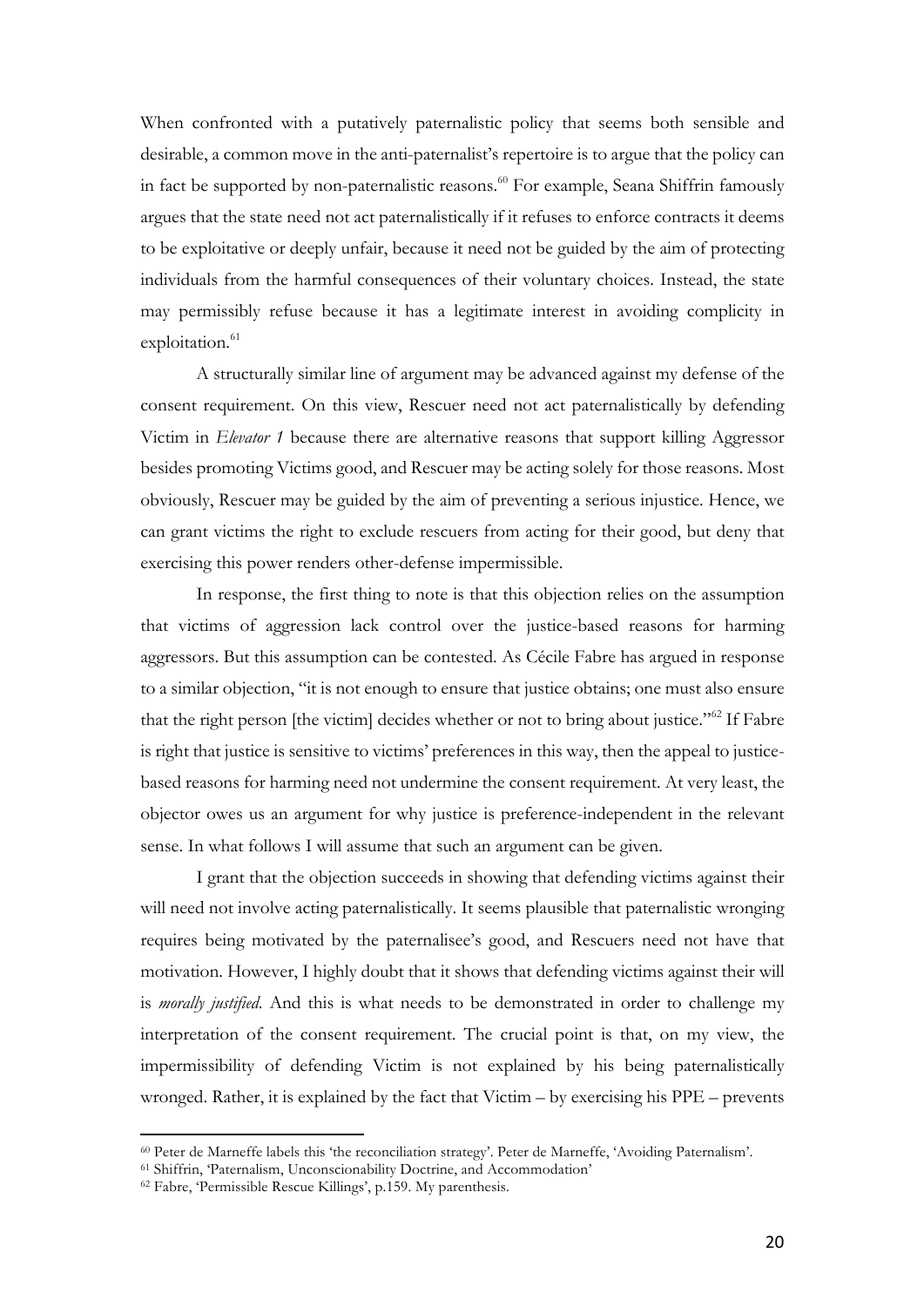Rescuer from having a justifying reason for killing Aggressor (that Victim's good will be promoted). So, even if Rescuer is not motivated by Victim's good – and therefore does not paternalistically wrong him – she does not thereby acquire a justification for killing Aggressor, since Victim's good remains inadmissible. So, in order to show that Rescuer is justified in defending Victim, it is not enough to identify some alternative reasons that favor killing Aggressor, such as preventing injustice. It must also be shown, much more strongly, that those reasons are *sufficient* to justify intentionally killing Aggressor, independently of considerations of Victim's welfare.

While we may agree with Shiffrin that our reasons to avoid complicity in exploitation may be sufficiently important to justify failing to enforce an unfair contract, it seems implausible that our reasons to prevent injustice could be weighty enough to justify killing, even if the target is liable. Persons' lives and welfare matter a great deal, independently of whether those interests are protected by rights. This seems especially clear in cases where the aggressor is not fully culpable. My suspicion is that whatever intuitive force this idea has comes from the fact that preventing serious injustice and promoting welfare are typically practically inseparable. But the objection under consideration requires that preventing injustice *itself* is sufficient to justify killing, independently of whether it is good *for* anyone. That is a pretty extreme view.

To help see the relative weakness of justice-based reasons in life-or-death contexts, consider the following example:

**Rock Rescue:** Betty is taking a walk at the bottom of some cliffs, when she spots two rocks falling from the cliff tops. The first rock has been blown by the wind and will land on two innocent persons, killing one and breaking the other's leg. The second rock has been deliberately pushed Villain and will kill a third innocent person. Luckily, Betty has her ray gun with her and has time to vaporize one rock before it lands, but not both. <sup>63</sup>

If our reasons to prevent injustice were weighty enough to justify killing, then we should expect to judge that Betty ought to vaporize the second rock and prevent the murder. But it seems clear that instead she ought to vaporize the first rock and prevent the moderately

<sup>63</sup> Based on a case discussed, independently, by Jeff McMahan and Peter Singer, who draw very similar conclusions. McMahan, 'Humanitarian Intervention, Consent, and Proportionality', p.60; Peter Singer, 'Bystanders to Poverty', in N. Ann Davis, Richard Kershen, and Jeff McMahan (eds), *Ethics and Humanity*: *Themes from the Philosophy of Jonathan Glove*r (Oxford: Oxford University Press, 2011), 187-201 at pp.195-198.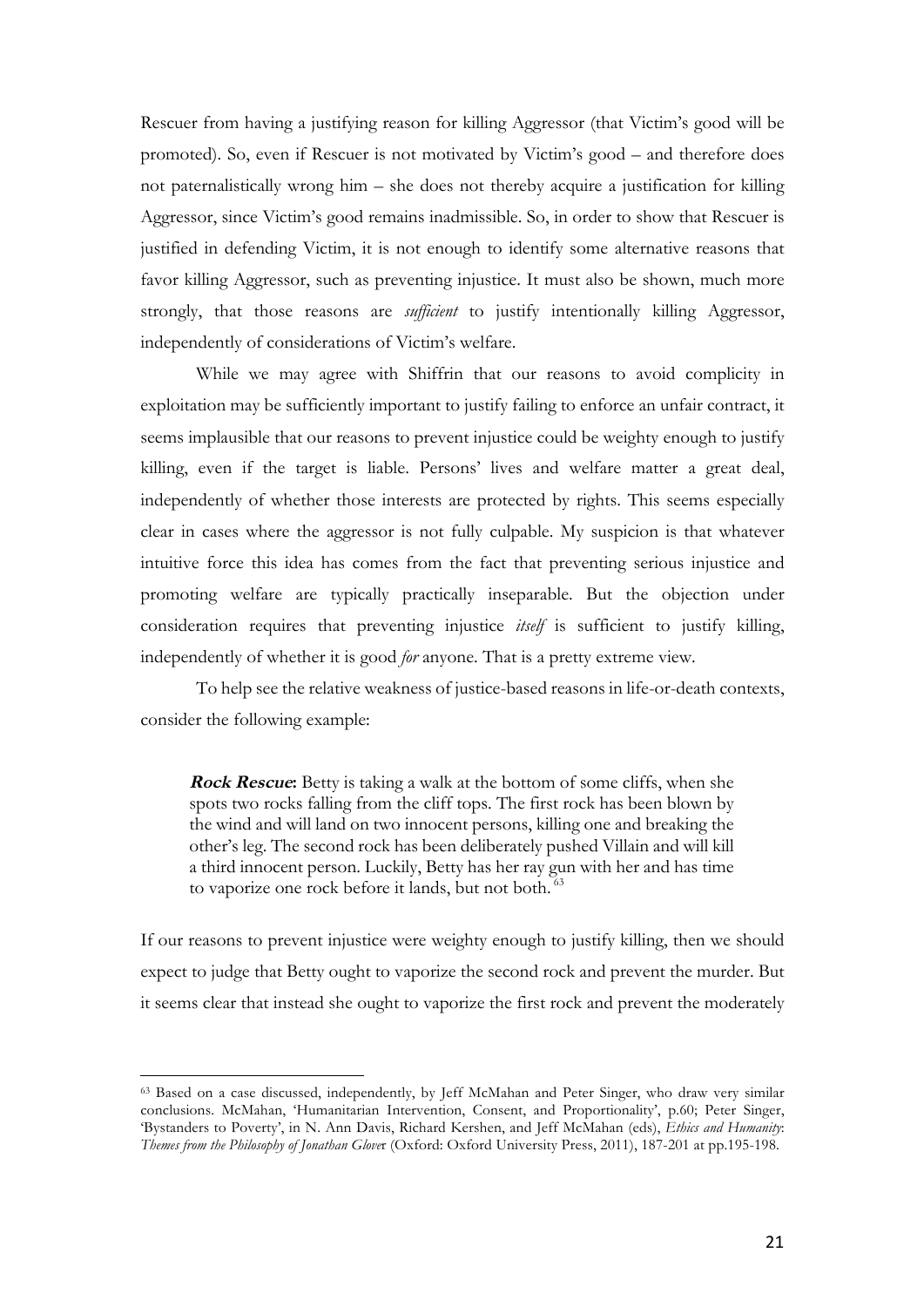greater harm.<sup>64</sup> As Jeff McMahan puts it, "it would be perverse to prevent the murder rather than the accidental death together with the nonlethal injury."<sup>65</sup> Moreover, even if each boulder only threatened a single life, it is still not obvious that preventing injustice would be important enough justify vaporizing the second rock, rather than tossing a coin and giving each victim an equal chance of survival.<sup>66</sup> If our reasons to prevent injustice yield so easily to considerations of welfare and fairness, this strongly suggests that they are insufficiently weighty to justify killing. The justification for preventing unjust aggression is largely grounded in the importance of preventing harm, rather than preventing wrongs. $67$ 

We can cast further doubt on the significance of preventing injustice by considering a variation on the *Patient* case discussed earlier:

**Poisoned Patient:** Patient has been poisoned by a malicious enemy, and will die unless he receives a blood transfusion. However, Patient explicitly and competently refuses medical intervention because having the treatment would go against his deep religious commitments. Doctor can give the transfusion easily, safely, and without Patient ever knowing.

In the original *Patient* case, it would be straightforwardly impermissible for Doctor to treat Patient against his will, as well as clearly paternalistic (since Doctor would justify his actions by appeal to Patient's good). In *Poisoned Patient*, by contrast, Doctor can appeal to the aim of preventing a serious injustice. But this doesn't seem to make the intervention much

<sup>&</sup>lt;sup>64</sup> Frances Kamm agrees with the verdict in this type of case, but reports the intuition that preventing lesser unjust harms may be permissible in cases where one would prevent the unjust *act* and not just its harmful *effects*. However, this has the rather counterintuitive implication that the permissibility of Betty's choice in *Rock Rescue* depends on whether she also has the option of preventing the second boulder from hitting its target by vaporizing the stick that Villain would otherwise use to perform the act of pushing the rock off the cliff. Frances Kamm, 'Self-Defence, Resistance, and Suicide', in Helen Frowe and Gerald Lang (eds), *How We Fight* (Oxford: Oxford University Press, 2014), 75-86, at pp.75-76.

<sup>65</sup> McMahan, 'Humanitarian Intervention, Consent, and Proportionality', p.60.

<sup>66</sup> For further endorsements of the view that preventing injustice makes little or no difference in cases of equal harm, see Derek Parfit, *Reasons and* Persons (Oxford: Oxford University Press, 1986), p.48; Tadros *The Ends of Harm*, pp.105-106; Tadros *Wrongs and* Crimes, pp. 162-166; Liam B. Murphy, *Moral Demands in Non-Ideal Theory* (Oxford: Oxford University Press, 2000), pp.126-127; Thomas Nagel, *The View From Nowhere* (Oxford: Oxford University Press, 1986), p.178; Kieran Oberman, 'War and Poverty' (unpublished manuscript). This view is also widely attributed to Thomas Scanlon. In his most recent work, Derek Parfit argues that murders are significantly impersonally worse than accidental deaths, so that we have stronger reason to *regret* the existence of murders compared to accidental deaths. However, he argues this is compatible with the view that we do not have significantly stronger reasons to *save* people from murderers compared to natural threats (indeed, he strongly suggests that the plausibility of the former claim depends on the latter). This is because, for Parfit, the special 'deontic badness' of murder inheres in the intention to kill, and not in the victim's death, and so, preventing aggression from becoming murder does not prevent deontic badness. Derek Parfit, *On What Matters: Volume Three* (Oxford: Oxford University Press, 2017), pp.354-357.

<sup>67</sup> See Tadros, *The Ends of Harm*, p.106.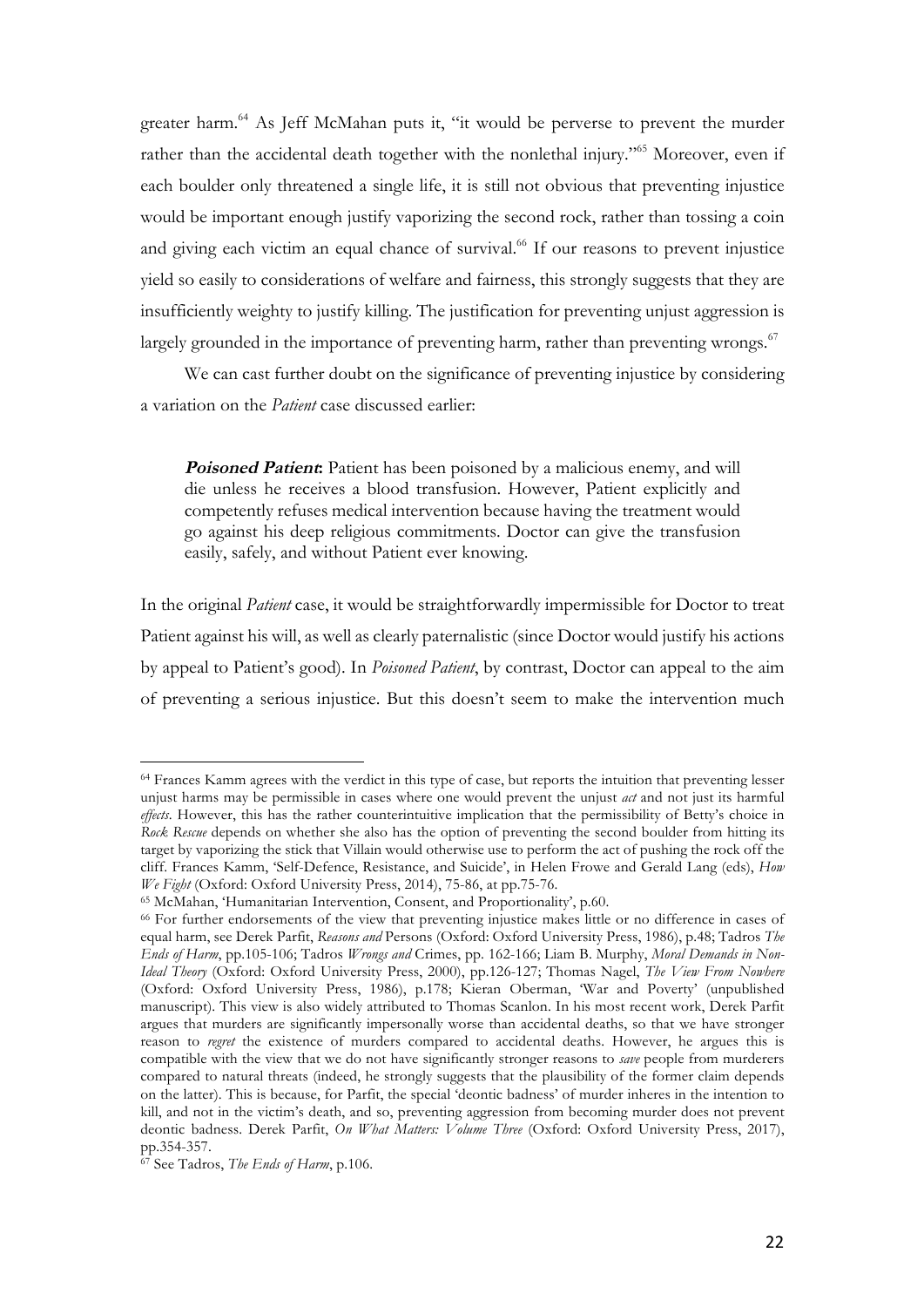easier to justify (even if it absolves Doctor of the charge of paternalism).<sup>68</sup> But if reasons to prevent injustice are insufficient to affect permissibility of *saving* a life against the beneficiary's will, it is hard to believe that they are important enough to justify *killing* in contravention of the beneficiary's wishes, even if the target is liable.

There are, however, a limited class of cases in which non-victim-centric reasons may be sufficient to justify harming aggressors, and so permit third-parties to defend victims even in the face of valid refusal. These are cases in which a serious threat to a victim can be averted by imposing a relatively minor harm on the aggressor.  $\mathcal{P}$  For example, if a rescuer can prevent an aggressor from killing her victim by spraining the aggressor's wrist, then it doesn't seem implausible that this harm could be justified by appeal to the value of preventing serious injustice, or even the benefit *to the aggressor* of not committing a serious moral wrong.<sup>70</sup> If so, then spraining the aggressor's wrist may be permissible even if the victim validly refuses defensive intervention, since the justification would not require appealing to the victim's good. Since it would be a troubling implication of the consentrequirement if it prohibited imposing minor defensive harms on lethal aggressors, I take it to be a virtue of my account that it gives a principled rationale for why there might plausibly be an exception in these cases. $^{71}$ 

# *4.3 Explaining the verdict in Elevator 2*

 

The PPE also neatly accounts for the intuitive judgement in cases like *Elevator 2*. In assessing this case, I propose that we proceed by composition, treating each of the five victims in the same way that we treat the single victim in *Elevator 1*. This is in line with the broadly liberal/individualist moral outlook endorsed by consent sceptics. The basic thought is that the normative consequences that follow from each victim's consent and refusal should not change simply because he is threatened in conjunction with others.<sup>72</sup>

<sup>68</sup> I should acknowledge that an anonymous associate editor reports having a less clear intuition about the wrongness of intervention in *Poisoned Patient*.<br><sup>69</sup> Thanks to an anonymous associate editor for pressing me to consider these cases.

<sup>70</sup> For a detailed discussion of how aggressor-centric reasons may contribute to the justification of defensive harm, see Kimberly Brownlee, 'Acting Defensively for the Sake of Our Attacker' (unpublished manuscript). <sup>71</sup> Interestingly, the rationale for this exception may extend to certain cases of killing, depending on our views about how these justifications for harm grounded in preventing injustice aggregate. For example, imagine a case in which an aggressor threatens to kill 100 innocent victims, who each validly refuse defensive intervention. If we grant that a rescuer would be permitted to inflict a minor defensive harm on the aggressor in order to prevent the injustice of one murder, it is possible that the amount of harm it is permissible to inflict increases with each additional threatened murder, to the point at which it is permissible to kill the aggressor. Though I am open to this idea, its plausibility depends on resolving some extremely difficult issues concerning how harms and injustices aggregate, which I lack the space (and skill) to explore here. Thanks to an anonymous associate editor for raising this possibility.

<sup>72</sup> I will consider an important challenge to this assumption in Section 5.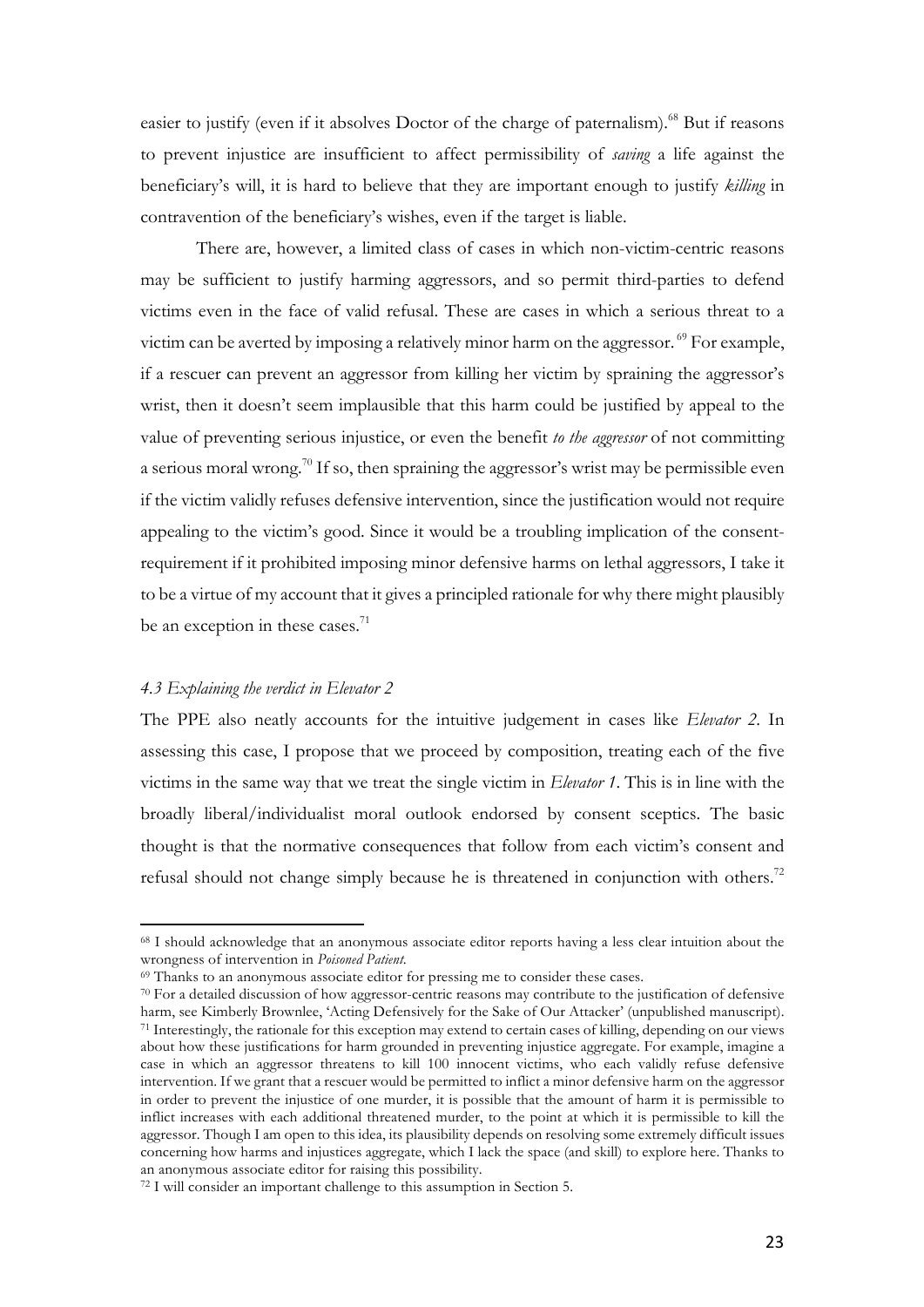On this approach, each of the four refusing victims successfully exercises their normative power to make their good morally inadmissible for the purposes of justifying defense, just as the single victim does in *Elevator 1*. All that changes between *Elevator 1* and *Elevator 2* is whether this exercise renders defense impermissible. It does not, due to an important feature of *Elevator 2*: each victim's good is *sufficient* to justify the total defensive harm involved in defending the group (killing Aggressor). This explains the intuitive permissibility of defending the five victims, despite the fact that four refuse**.** Since the good of each victim is sufficient to justify the total defensive harm, and one victim consents, Rescuer has sufficient admissible moral reason to justify killing Aggressor.

This account also shows that defending the five in *Elevator 2* need not involve paternalistically wronging any victim. Though her action is not endorsed by four of the victims, her justification for defending them does not require making use of any victim's moral resources without their permission (unlike in *Elevator 1*). It is not true of any victim that they are defended against their will, for the sake of *their own* good. Rescuer thus respects each victim's sovereignty over their good.<sup>73</sup>

#### *4.4 Consent and Proportionality*

 

With the foregoing analysis of the two cases to hand, we are in a position to see why, *contra*  the sceptics, the consent requirement imposes a significant constraint on defending groups. The key point is that there is a crucial difference between cases like *Elevator 1* and *Elevator 2*, and multiple-victim cases more generally. This is that in many cases (including humanitarian interventions, rebellions, and wars of national-defense) defending victims not only involves harming aggressors (as in *Elevator 1* and *Elevator 2*) but also causing serious harm to innocents.

This is significant because, when there are these additional harms, it is *not* true (as in *Elevator 1* and *Elevator 2*) that each individual victim's good is sufficient to justify the total amount of harm that would be caused by defending them. Instead, when defense involves collateral killing the *number* of victims becomes highly morally relevant, due to

<sup>73</sup> Allen Buchanan has recently argued that we should reject the consent requirement in multiple-victim cases, on the ground that basing the requirement in anti-paternalism would, implausibly, require unanimous consent. My account shows that this objection is mistaken. One does not treat others paternalistically simply by acting against their will, but by justifying one's action by appeal to certain reasons: those pertaining to their good or welfare. Since, as I have argued, it is possible to justify defending non-consenting victims without appealing to their good, anti-paternalism does not require unanimous consent (or non-refusal). See Buchanan, 'Self-Determination, Revolution, and Intervention', n.10. and 'The Ethics of Revolution and Its Implications for the Ethics of Intervention', p.317.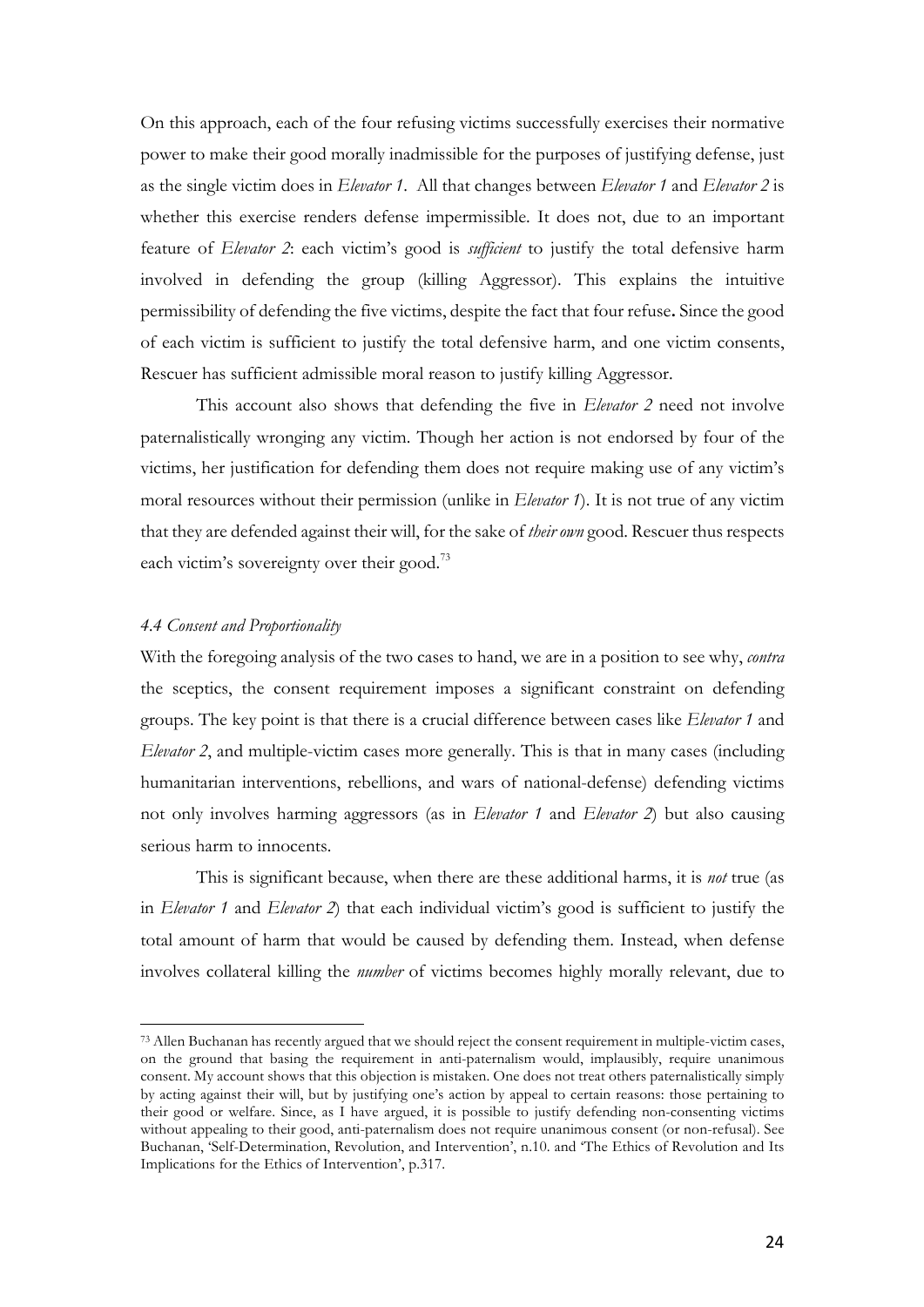considerations of proportionality.<sup>74</sup> Putting aside some important complications, the proportionality requirement holds that the relevant goods achieved by a defensive action must be sufficient to outweigh the relevant bad effects that it causes.75 When those bad effects include killing innocent persons, defense is usually permissible only if it will prevent a significantly greater number of innocent people from being killed. In these cases, the rights of those collaterally killed are justifiably overridden as the 'lesser-evil'.<sup>76</sup> For example, judgements about the standard Trolley Case suggest that a 5:1 ratio between lives saved and innocents killed might be required. At the very least, it would not be proportionate to kill one innocent person as a side-effect in order to save one innocent person from being killed.

Given the proportionality requirement on harming innocents, defensive actions that cause collateral harms are often impermissible, because disproportionate, in virtue of a *lack of victims* who would be saved. My contention is that a lack of *consenting* victims (or, more accurately, a lack of *non-refusing* victims) can also render defense disproportionate, for precisely the same reason: defense would not achieve sufficient relevant goods to outweigh its relevant bad effects. Just as in *Elevator 1* and *Elevator 2* discussed above, the central idea is that when victims validly refuse defensive intervention, they thereby exclude their good from the pool of reasons that rescuers may appeal to in order to justify defending them. However, in cases where, unlike *Elevator 1* and *Elevator 2*, the number of victims matters because defense involves killing innocents, the inadmissibility of these reasons may render defensive force disproportionate, depending on the specific facts of the case. If correct, this reveals the skeptical aggregation principle – the Minimal Consent Requirement – to be mistaken. There are many cases in which victims' refusal can make it impermissible to defend a group, even if some (or even many) members explicitly consent to defensive intervention.

To illustrate this, consider a variation on *Elevator 2* that involves collateral killing:

<sup>74</sup> More precisely, I am concerned here with what Jeff McMahan calls the 'wide' proportionality constraint, which governs harms inflicted on non-liable persons. Harms to liable are governed by a 'narrow' proportionality constraint persons (at least up to certain point). See McMahan, *Killing in War*, pp.18-20.

<sup>75</sup> For a classic discussion, see Thomas Hurka, 'Proportionality in the Morality of War', *Philosophy and Public Affairs* 33, No.1 (2005), 34-66.

<sup>76</sup> As Helen Frowe explains: 'Lesser-evil justifications obtain when one will prevent substantially more harm than one causes, such that the disparity between the harm and the good overrides the deontological presumption against causing harm'. Helen Frowe, 'Claim Rights, Duties and Lesser-Evil Justifications', *Proceedings of the Aristotelian Society* 89, No.1 (2015), 267–85, at p.274.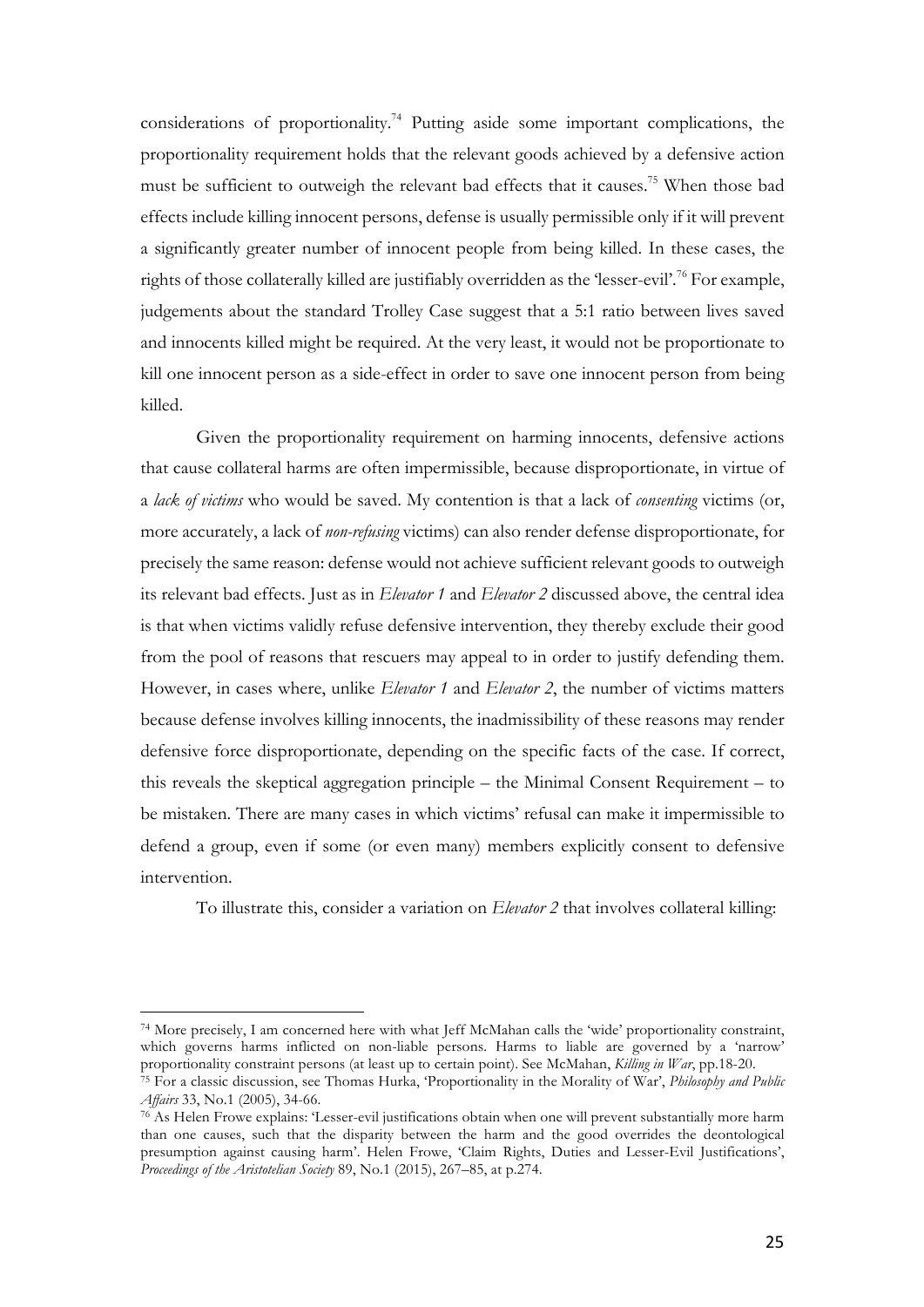**Elevator 3**: Five Victims are taking a ride in an elevator. Aggressor begins to saw through the elevator cable because he hates Victims and wishes them dead. Rescuer is walking by and is able to kill Aggressor by throwing a grenade, thereby saving Victims. However, if she does so, the blast from the grenade will kill Bystander as a side-effect. While one Victim consents to Rescuer's intervention, the four remaining Victims refuse because of their commitment to non-violence.

In this case, I contend, it is impermissible for Rescuer to defend the five Victims, because doing so would be disproportionate. This is despite the fact that saving the five *would* be permissible, because proportionate, if each of the Victims consented (or did not refuse).<sup>77</sup> In essence, on my account, the four Victims' refusal morally converts a case of collaterally killing one in order to save five into a case of collaterally killing one in order to save one. And saving a single life is not enough to justify killing one innocent person.

Three features of my proposal are worth highlighting. First, on this view consent functions in the morality of defensive harm as an internal component of the broader proportionality requirement on harming innocent people. An individual's consent (or nonrefusal) is required in order for benefits to that individual to count positively in the proportionality calculation. Second, the proposal is emphatically not majoritarian. What matters morally is the *number* of refusing victims, not the *proportion* of refusers within a victim group. Third, on this view, what counts as having sufficient consent to satisfy the consent requirement will vary on a case-by-case basis. This is because the amount of consent required in order to render defense proportionate will depend on contingent factors, chiefly (i) how large the group of beneficiaries is, (ii) how many victims validly refuse defensive intervention, and (iii) the extent to which innocents will be harmed in the course of defending the group. When the number of victims far exceeds the threshold at which causing a certain amount of harm to innocents would be proportionate, only a small proportion of victims need consent (or not validly refuse) in order to render it proportionate to cause that harm. But as the number is reduced, getting closer to that threshold, the proportion of victims that must consent correspondingly increases, potentially to the to the point at which a *single* refusal would render defense impermissible (this may be true of *Elevator 3*, for example). My view is thus both weaker and stronger than the Majority Consent Requirement.

<sup>77</sup> I am assuming here that saving five innocent persons is the threshold at which collaterally killing one innocent person becomes proportionate. But these numbers are just for illustration. One may substitute whichever ratio one wishes.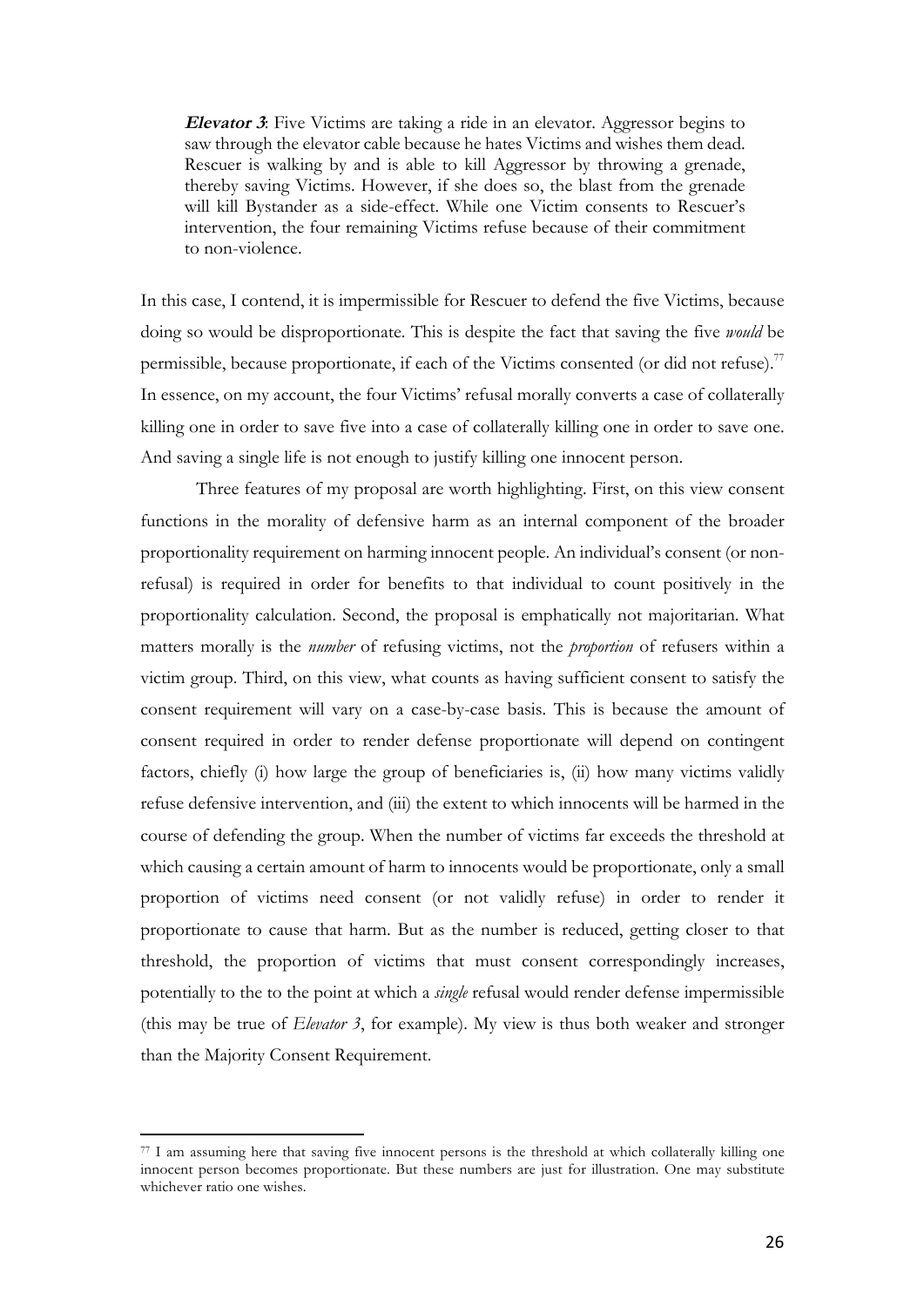The account that I have proposed can be captured more precisely in the following aggregation principle:

**The Proportionate Consent Requirement**: Other-defense is morally justified only if a sufficient sub-set of the members of the victim group consent to defensive intervention (or do not validly refuse). A sub-set is sufficient if the benefits of defense to the members of the sub-set are sufficient to justify the total amount of morally-weighted harm that defending the group will cause.

Here is a slightly more intuitive way of understanding this interpretation of the requirement. Since, on my account, a victim's refusal serves to render the fact that they would benefit inadmissible for the purposes of establishing lesser-evil justifications for harm innocents, there is an important sense in which we can treat victims' refusal as morally equivalent to their non-existence. Given this, one way of determining whether the consent requirement has been met in a particular case is by applying the following counterfactual test: If the (validly) refusing member(s) of a victim group did not exist, would it be permissible to cause the same harm to innocents in order to defend the remaining members? If the answer is no, the consent requirement has not been met and defense is impermissible.

#### **5. Obligations to Consent? Wrongful Refusal?**

A central idea behind the Proportionate Consent Requirement is that we should take each member of a victim group in isolation, so that the normative consequences that follow from each victim's refusal are unaffected by the presence of the other victims. Put differently, we should treat each victim in a multiple-victim case in the same way that we would treat a single victim, and then proceed additively. Given this, one important line of objection to my proposal holds that there is some factor present in multiple-victim cases, absent in single-victim cases, which undermines this moral independence.

Here is one obvious candidate. In multiple-victim cases each victim's decision to refuse defensive intervention may significantly affect *other victims'* prospects. This is especially salient on my account. Consider the following variation on *Elevator 3*:

**Elevator 3\***: Five Victims are taking a ride in an elevator. Aggressor begins to saw through the elevator cable because he hates Victims and wishes them dead.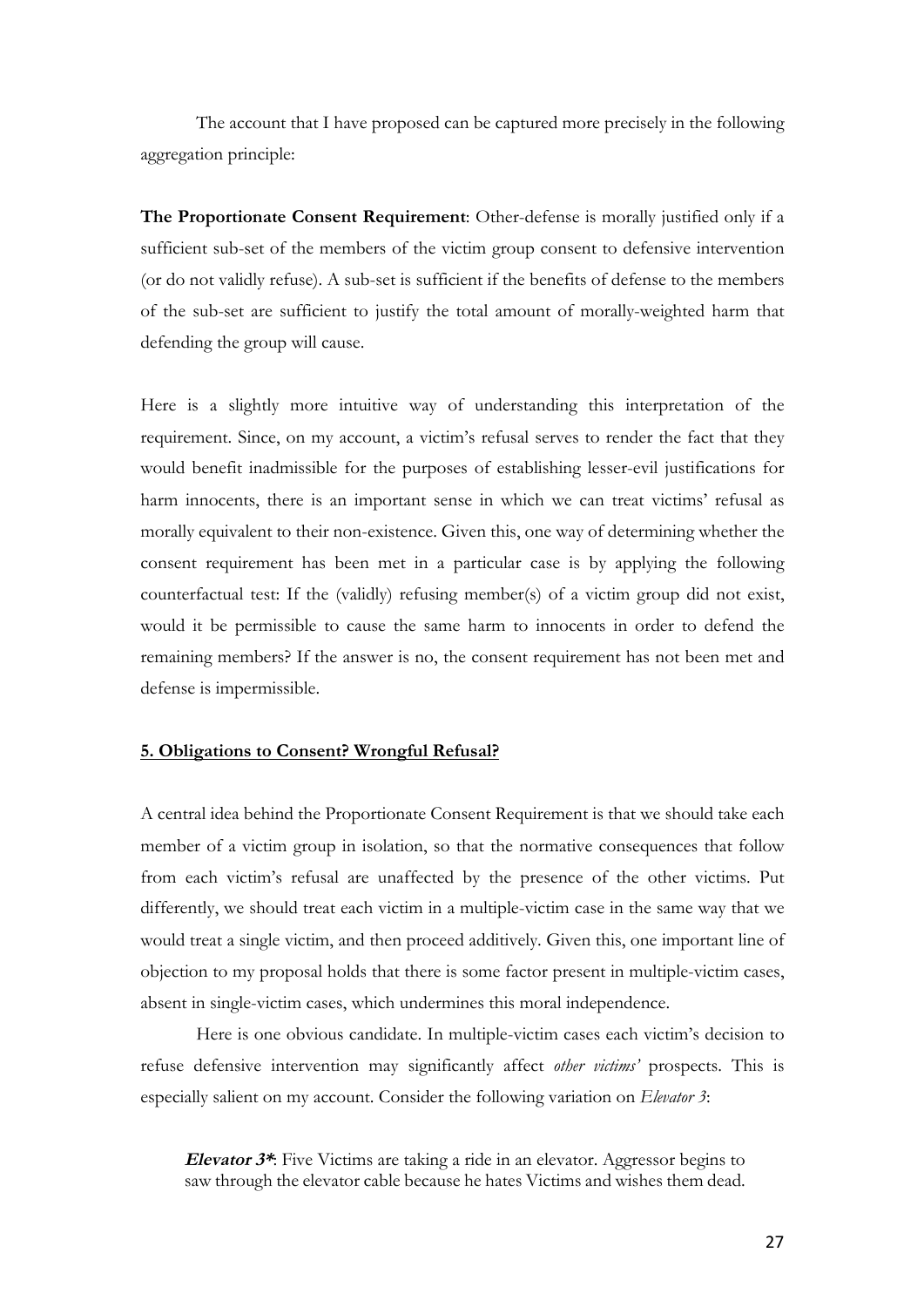Rescuer is walking by and is able to kill Aggressor by throwing a grenade, thereby saving Victims. However, if she does so, the blast from the grenade will kill Bystander as a side-effect. Four Victims consent to Rescuer's intervention, while one Victim (let's call him Rafi) refuses because of his commitment to non-violence.

According to the Proportionate Consent Requirement, Rafi's refusal makes it impermissible for Rescuer to defend the group. By exercising his PPE, Rafi reduces the goods available to Rescuer to below the threshold at which she would have a lesser-evil justification for killing the bystander. Rafi's decision is thus a matter of life or death for the remaining four Victims (on the assumption that Rescuer will only defend them if she is morally justified in doing so). This other-regarding feature of multiple-victim cases plausibly undermines the idea that each victim's consent and refusal are morally independent. Instead, we might object that the fact that Rafi's refusal would have serious negative consequences for others places limits on its moral effectiveness.

More precisely, the objection under consideration consists in two distinct claims. The first is that Rafi would act morally wrongly by refusing defensive intervention. In fact, he is *morally required* to consent, because doing so will bring about the saving of four consenting victims (by furnishing Rescuer with a justification for defending them) and, by hypothesis, we have duties to perform easy rescues.<sup>78</sup> The second claim holds, adopting an idea of David Estlund's, that the fact that it would be wrong for Rafi to refuse renders his refusal morally invalid. In virtue of this invalidity, the normative situation is as it would have been had Rafi in fact consented.<sup>79</sup> For our purposes, what this means is that Rafi's good *is* in fact morally admissible for justifying defensive harm, because his attempt to exercise his PPE is unsuccessful. Since Rafi is morally required to make his good available for the sake of his co-victims, Rescuer may use Rafi's moral resources without his authorization. Hence – *contra* my proposal – Rescuer *does* in fact possess a lesser-evil justification for defending the group.

This objection is notable in that it aims to show that the independence assumption is mistaken from within a broadly liberal/individualist picture of morality. It does not claim

<sup>78</sup> A roughly parallel line of objection is suggested by Victor Tadros, who argues that victims of crime may have duties to authorize the punishment of offenders in order to protect future potential victims of crime. Tadros, *The Ends of Harm*, pp.297-298.

<sup>79</sup> David Estlund, *Democratic Authority* (Princeton: Princeton University Press, 2008), Ch.8. As Gopal Sreenivasan puts it, this view "treats the fact that Y *should have* consented to X's  $\varphi$ -ing as entailing the normative upshot that would have resulted had Y actually consented." Gopal Sreenivasan, ''Oh, but you should have': Estlund on Normative Consent', *Iyyun: The Jerusalem Philosophical Quarterly* 58 (2009), 62-72, at p.67.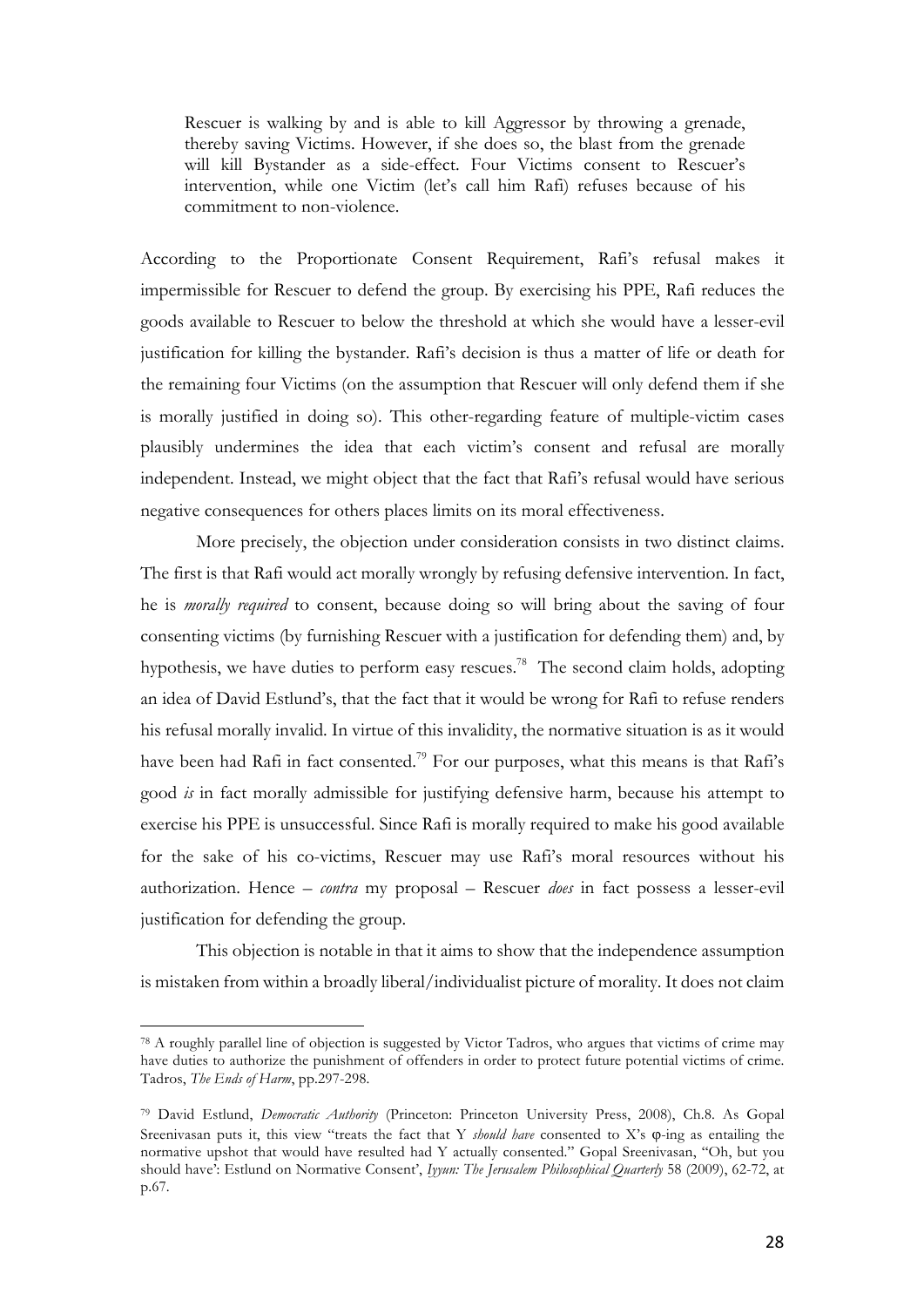that there is anything morally special about defending groups, over and above the individuals that compose them. Instead, it holds that the moral independence of victims is undermined simply by individuals' obligations to attend to the welfare of others. If successful, it is a mistake to claim that we may only justify defending groups of victims by appeal to benefits to victims who have not refused defensive intervention, because victims' normative power to refuse is importantly limited by the effects that its exercise would have on others. In fact, if pushed far enough, the objection could be employed in defense of the sceptics' Minimal Consent Requirement. On this view, if *any* member of a victim group consents to being defended (or does not validly refuse), *all* other members are required to consent in order to bring this about, and so their refusal is morally invalid.

Though intuitively powerful, I believe this objection fails. Its force comes from an analogy between what I have called our 'moral' resources – the moral reasons arising from one's good or welfare – and ordinary material resources over which we have powers of exclusion, such as our bodies and property. Given this, one straightforward response would be to accept the analogy, but deny that individuals can be subject to duties to use their resources – both material and moral – to assist others. But this is a rather extreme and unpalatable position. When it comes to material resources, it is very intuitive that individuals can be morally required to make life-saving contributions. It also seems plausible that, in at least some cases, refusing to contribute resources would be morally ineffective, and so others may use those resources without wronging their owner. For example, if I can easily save four lives by using my body to pull four non-swimmers from a shallow pond, I may be duty-bound to do so and others may use my body for that purpose if I refuse to do so myself without violating any claim of mine. $80$ 

A more plausible line of response is to deny the resource analogy. We may accept that we are subject to rescue duties with respect to our material resources, but deny that we are similarly obligated when it comes to our moral resources. One way to argue for this is to identify differences in the burdensomeness of the two kinds of obligation, since duties to assist are typically constrained by the costs to the duty-holder of discharging them. For example, we might hold that requiring a committed pacifist to use his own good in order to bring about killing would involve him acting against his conscience in a particularly egregious way. <sup>81</sup> By contrast, a duty to use one's property to pull non-swimmers from shallow ponds would not. An obvious difficulty for this response, however, it that it

<sup>80</sup> For detailed discussion of the connection between duties to aid and the permissibility of using others as a means, see Tadros, *The Ends of Harm*.

<sup>&</sup>lt;sup>81</sup> Thanks to anonymous associate editor for suggesting this response.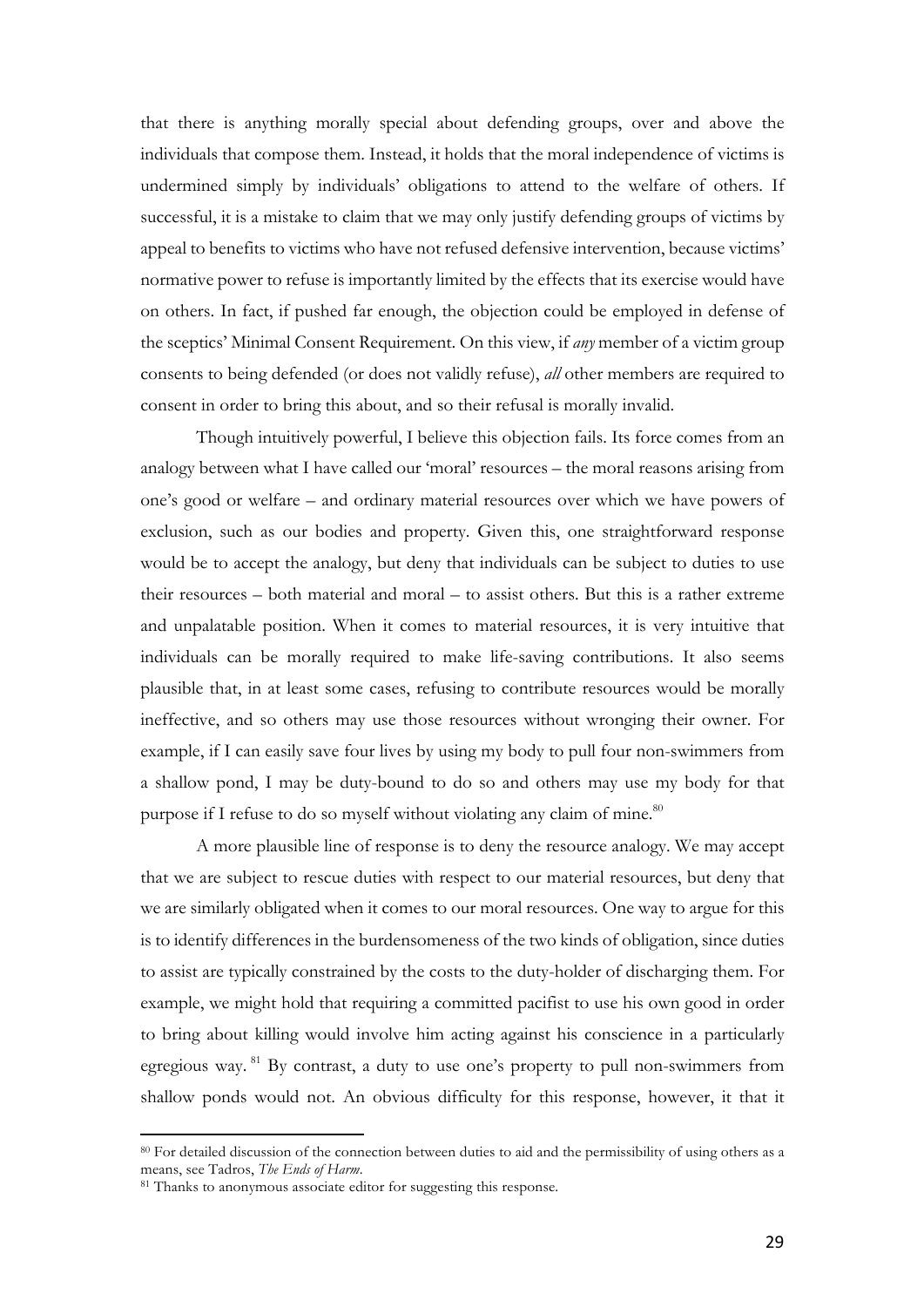requires a plausible explanation of why the importance of preserving one's moral integrity should trump others' interest in being protected from murder. There is something troubling about the idea that claims of conscience can enable us to evade duties to others.<sup>82</sup>

I too think the objection fails due to a disanalogy between material and moral resources, but for a different, and more fundamental, reason. The previous response grants the assumption that victims have positive moral reasons to use their good for the sake of their co-victims in cases like *Elevator 3\**, but argues that these reasons do not generate a duty. By contrast, I argue that victims do not have *any* moral reason to use their good for the sake of others in cases like this. This is because we have no moral reason to create lesser-evil justifications for harming innocent people. If we have no reason to rescue others *in this particular way,* then victims cannot be under a duty to consent to defensive intervention, nor act wrongly by refusing to do so. Hence, there are no grounds for invalidating their refusal.<sup>83</sup>

To help see this, it is useful to think about other ways in which we can use our good to create lesser-evil justifications, other than by consenting to third-party intervention. Consider the following case:

**Trolley**: Aggressor has set a trolley rolling towards four innocent victims who are tied to the main tracks, because she hates them and wishes them dead. Rescuer can divert the trolley onto a side-track, thereby saving the four. However, there is an innocent bystander on the side-track who will be killed if she does so. Further down the main track, Barry is crossing the tracks on his way to work and sees events unfolding up the line. While he is crossing, the trolley also threatens his life, but he can avoid being threatened by stepping off the tracks.

Assume, once more, that it is permissible to collaterally kill one innocent person in order to save five lives, but not to save four, and that Rescuer will only divert the trolley if she is justified in doing so. Barry then has two options. First, he can remain on the tracks and thereby bring about the saving of the four (by making his good available to justify Rescuer diverting the trolley). Second, he can step off the tracks and thereby fail to bring about the saving of the four (making his good unavailable to Rescuer.) Would Barry act wrongly by

<sup>82</sup> For a detailed version of this objection as applied to duties to defend others from unjust attack, see Fabre, 'Mandatory Rescue Killings', pp.378-384.

<sup>83</sup> This is not to deny that refusal may be morally wrong, and therefore potentially invalid, on different otherregarding grounds. For example, if a victim refuses defensive intervention purely out of racist hatred for their co-victims. My claim is that refusal is not invalidated *simply* by the fact that its validity would result in other victims not being defended. For discussion of various other-regarding constraints on consent, see Grill, 'Liberalism, Altruism, and Group Consent.'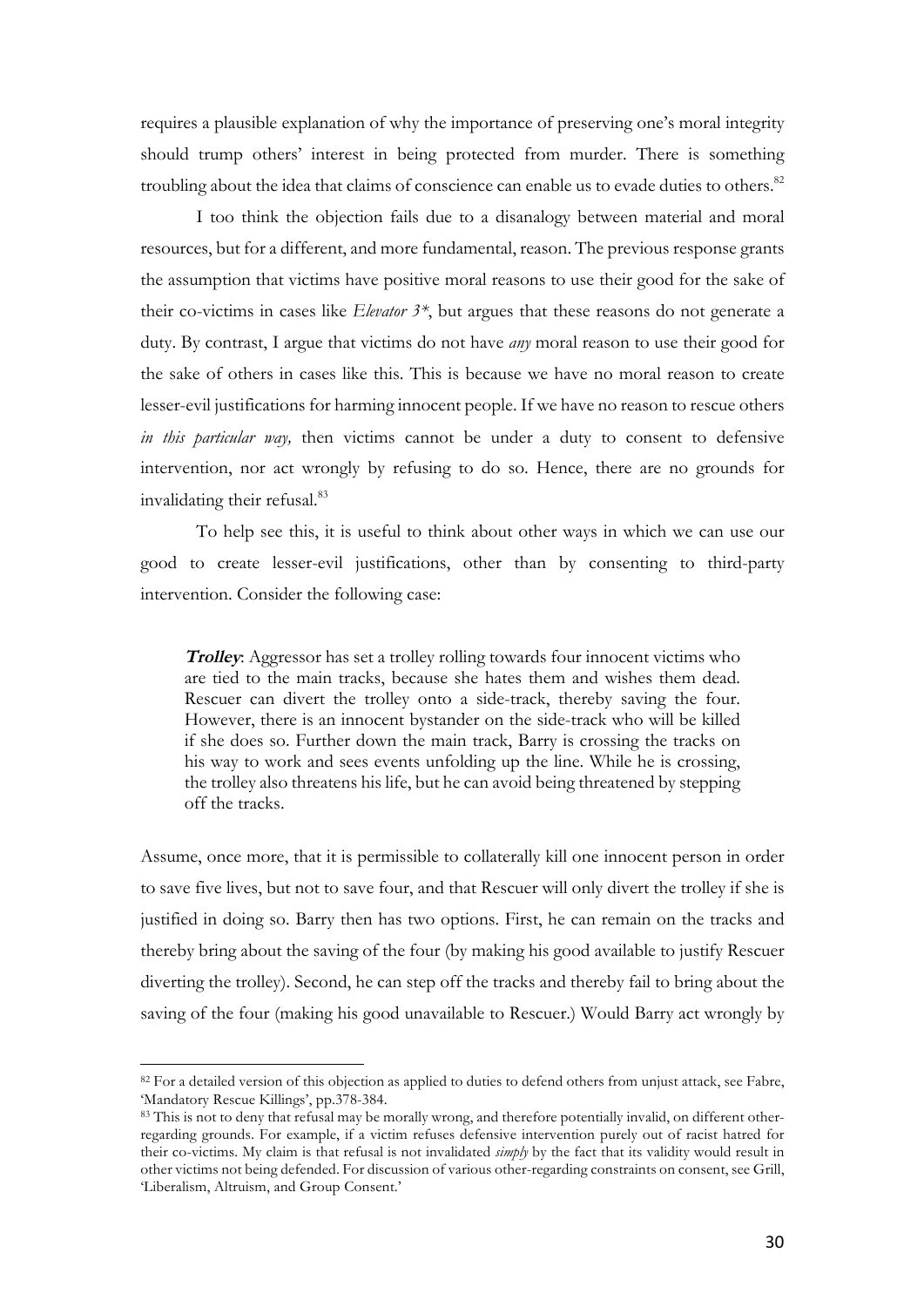stepping off the tracks? Does he have any moral reason to stay put? It seems clear (at least to me) that Barry has no such reason (for reasons I will elaborate on below). To emphasize this, imagine that Barry has already crossed the tracks before becoming aware of the situation up the line. Does he have any reason to step back onto the tracks in order to bring about the saving of the four? It seems absurd to think that he does.

This case is intended to be relevantly analogous to *Elevator 3\**, in which four victims consent to defense while one (Rafi) refuses. Both Rafi and Barry have the ability to save four lives at the cost of one life by contributing their moral resources (by consenting to defensive intervention and by staying put, respectively). But if Barry has no reason to do so, this suggests the same should be true of Rafi. If that's right, then, *contra* the objection under consideration, victims do not act wrongly by refusing defensive intervention, even if this results in others not being defended from serious harm. Their refusal is therefore not invalidated and their good remains morally unavailable to rescuers, in line with The Proportionate Consent Requirement.

One might object that there is an important difference between cases like *Elevator 3\** and *Trolley*. <sup>84</sup> In the former, Rafi has no control over whether he faces a threat, whereas in the latter Barry has a choice. This could be significant in two ways. First, individuals are not usually required to aid others if doing so would expose them to a threat of serious harm. If that is right, then we have a straightforward explanation of why Barry is under no obligation to create a lesser-evil justification that does not apply in Rafi's case.

The problem with this objection is that even if it shows that Barry is *not required* to step onto the tracks, it does nothing to explain the intuition that he *lacks a moral reason* to do so. Even if Barry were perfectly willing to expose himself to the threat in order to save the four, it's still a bizarre thing to do. The objection therefore does not challenge my claim that victims like Rafi similarly have no moral reason to create lesser-evil justifications by consenting to defensive intervention.

Second, and more promisingly, we might hold that an individual's claim to defensive intervention is vitiated if they intentionally choose to expose themselves to a threat. If that is true, then Barry's attempting to create a lesser-evil justification for saving the four by stepping onto the tracks would be self-defeating, since it would fail to add an additional claim to be rescued to those of the four. One might object that *this* is the explanation of why Barry not only lacks a duty but also a moral reason to create a justification for saving the four, which does not apply to *involuntary* victims such as Rafi.

<sup>84</sup> Thanks to an anonymous associate editor for pressing me to consider the following two objections.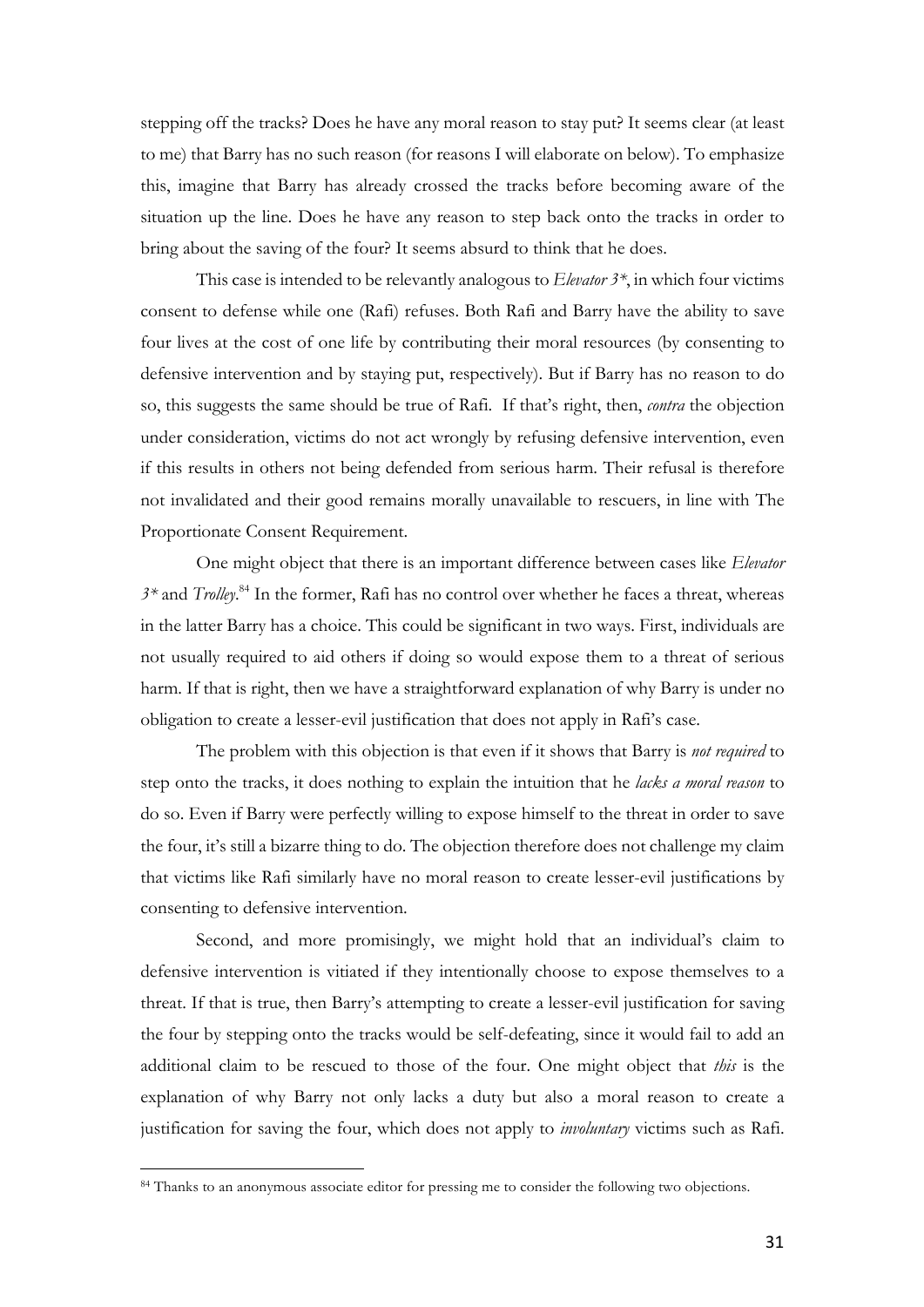Hence, the fact that Barry clearly lacks the relevant reasons does not show that victims of aggression also lack them.

However, we can see that considerations of self-defeat fail to explain Barry's lack of reasons by considering cases in which he can trigger a lesser-evil justification without exposing himself to a threat:

**Trolley 2**: Aggressor has set a trolley rolling towards four innocent victims who are tied to the main tracks, because she hates them and wishes them dead. Rescuer can divert the trolley onto a side-track, thereby saving the four. However, there is an innocent bystander on the side-track who will be killed if she does so. Barry is passing the tracks on his way to work and sees events unfolding up the line. Jimmy is sound asleep on a nearby bench. Barry is able to gently place Jimmy on the main track without waking him.

Again, Barry clearly has no moral reason to manufacture a justification for saving the four at the cost of the bystander's life. But this is not because it would be self-defeating to try. Since Jimmy would not have voluntarily placed himself in harm's way his claim to be rescued would be undiminished, and so Rescuer *would* acquire a justification for diverting the trolley as a result of Barry's action.

One might respond that it would be independently morally wrong for Barry to use Jimmy in this way, and that this explains Barry's lacking reason to perform it so. But this seems to misrepresent the normative situation. In normal cases of wrongfully using someone as an instrument to promote the good, the agent has a perfectly intelligible reason to do so, which *is then defeated* by the constraint on using others as a means. This doesn't seem true of Barry; he has no such reason in the first place. Using Jimmy wouldn't simply be wrong, it wouldn't *make sense*.

Putting aside intuitions about particular examples, here is a more general diagnosis of what makes these cases so odd. The objection that victims can be morally obligated to consent, in order to generate justifications for harming the innocent, relies on the idea that we can have moral reasons to alter the balance of moral reasons. This is not always problematic. For example, if Barry could push the innocent bystander off the side-track, thereby removing the moral barrier preventing Rescuer from saving the four, then he seems clearly justified in doing so. But when it comes to altering the balance of reasons *in order to bring it about that rights against harm are overridden* something has gone seriously wrong. For if the pre-existing reasons in favor of killing the innocent are insufficiently weighty to justify doing so, how can this generate any reason to *add* additional considerations in favor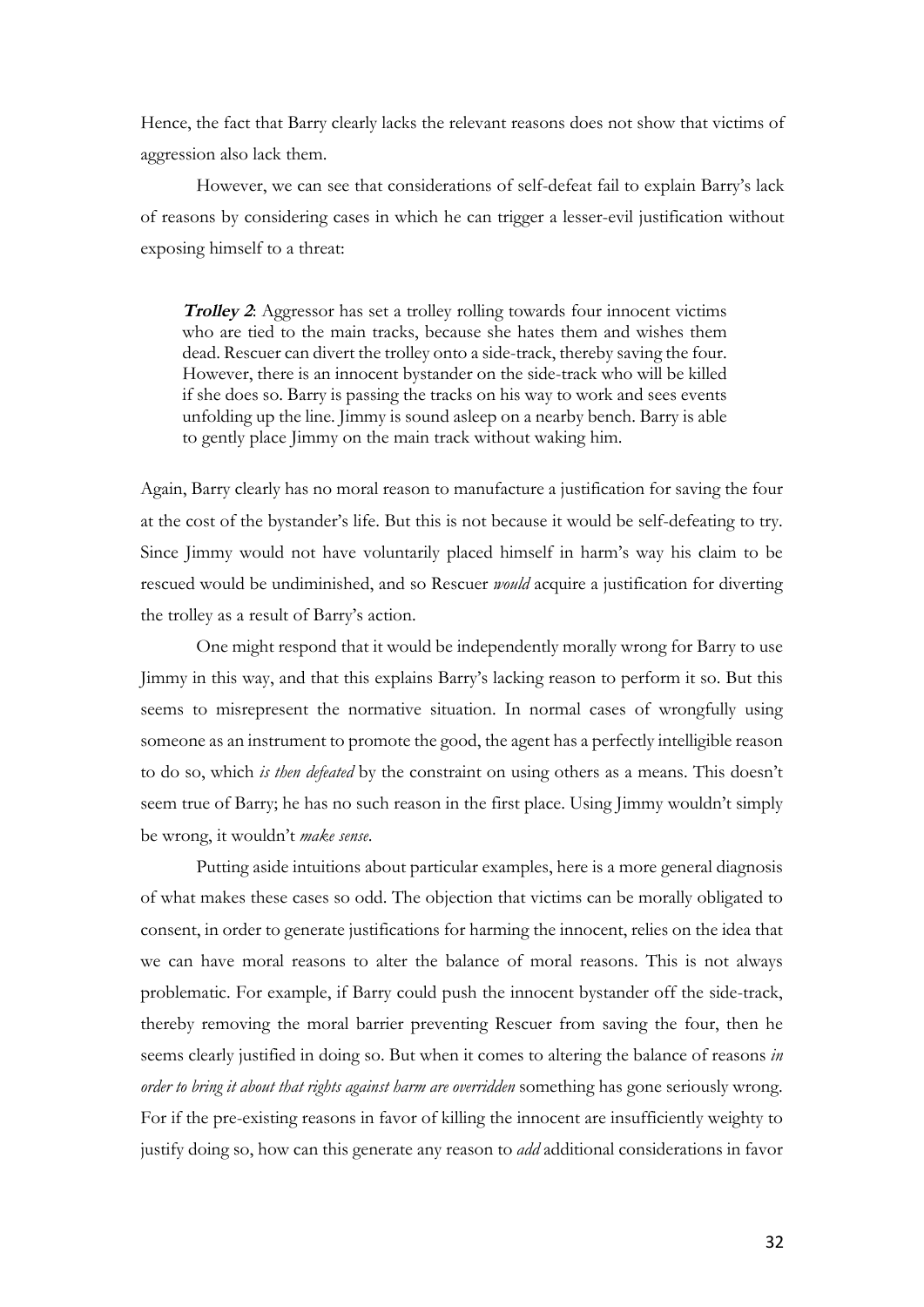of harming to the scales, in order to tip the balance? <sup>85</sup> To claim that there is such a reason requires counting the reasons in favor twice. That's not only irrational, but also involves an objectionable attempt to circumvent the moral constraints that are properly imposed by individuals' basic rights. It is this general failure of practical reasoning, I contend, that explains why victims have no reason to make their good available to rescuers.

Let me elaborate in the context of *Elevator 3\**. The idea that Rafi is morally obligated to contribute his good in order to rescue his four co-victims seems compelling when we focus on the claims of the four who are in dire need. But this obscures the crucial fact that the weight of those claims has been fully accounted for in the moral calculus, and found to be *defeated* by the bystander's claim not to be killed. We therefore cannot – on pain of double-counting – appeal to those claims in order to ground Rafi's obligation to consent, and there are no remaining other-regarding reasons that could do the job. If anything, the claim of the bystander gives Rafi a reason *not* to consent.

In summary: While we may have duties to help others perform independently justified actions – by using our bodies and property, for example – we do not have reason to do so by manufacturing lesser-evil justifications for their actions. Since the proposed objection to the Proportionate Consent Requirement relies on the claim that we do have such reasons, it should be rejected.

#### **6. Conclusion: The Ethics of Protest**

 

By way of conclusion, let me sketch how my account of the role of consent within the morality of defensive harm may illuminate some wider practical issues, by looking at the case of political protest.

Acts of public protest can have a variety of aims. In many cases the main goal seems to be *indicative,* in that the protesters are trying is draw attention to considerations that they believe decisively count against an action or policy. They can be interpreted as (loudly) giving others a report on their interpretation of the facts. But this is not the only function of protest. As well as providing information about the world, protest also seems to have a distinct *expressive* aim, in that the protesters are trying to communicate an attitude

<sup>85</sup> Here is another way of bringing out this contrast, which focuses on our reasons to have certain attitudes, rather than our reasons to act: it seems perfectly reasonable for an uninvolved third-party to *regret* the presence of the bystander on the side-track in *Trolley*, who prevents the four from being saved. But it seems very odd to regret the absence of an additional victim on the main-track, whose presence would make it permissible to save the four by killing the bystander.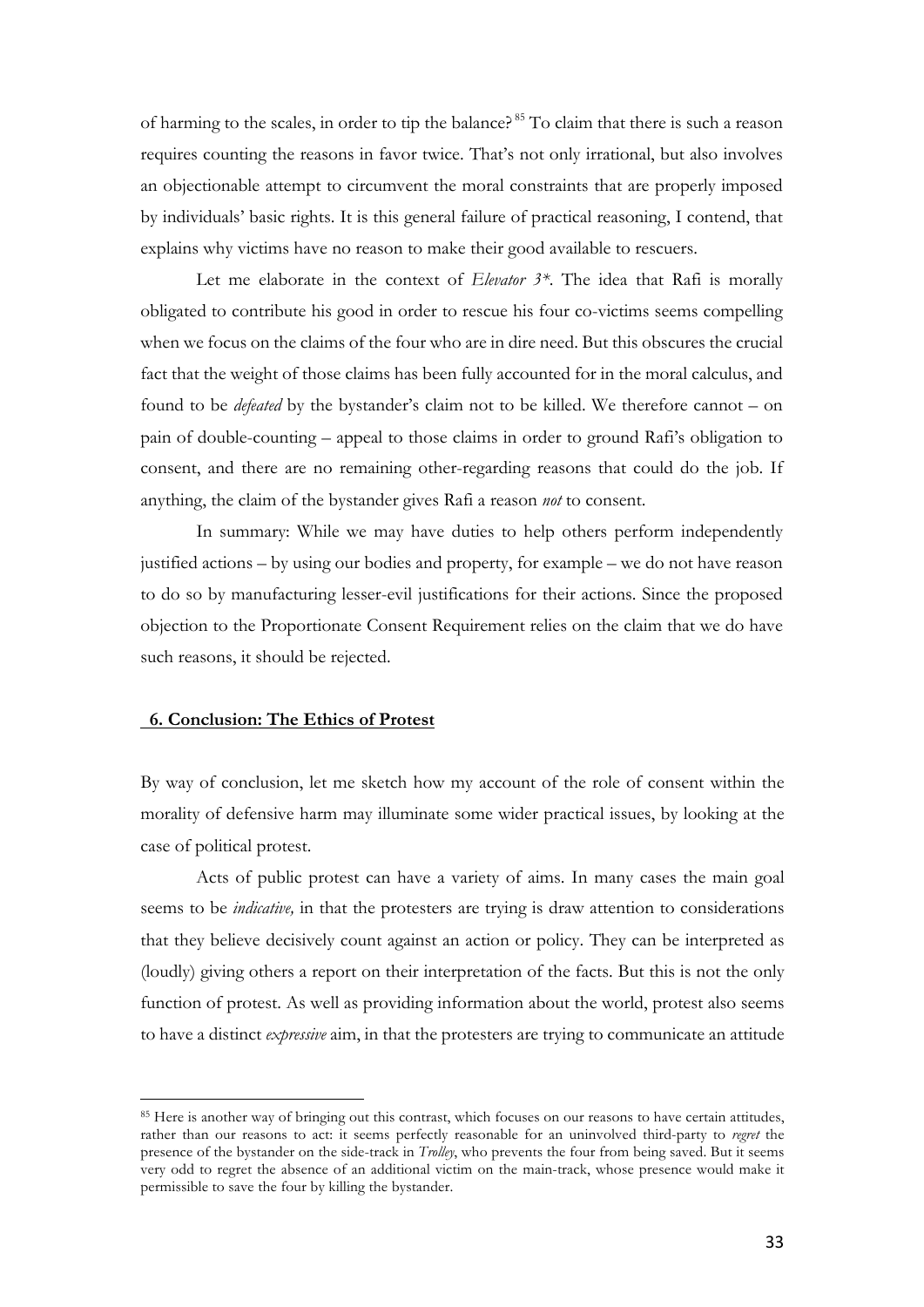of personal disapproval towards the object of protest. In addition, the account of consent and refusal that I have sketched suggests that protest may also have a third, *transformative*  function*,* whereby the act of protest *itself* counts against the justification of the action or policy being protested. Protesters may be interpreted not simply as giving a report or expressing an attitude, but also as exercising a normative power: the power to withhold their consent to the policy being protested, and thereby prevent the fact that the policy may benefit them from contributing to its justification.

The protests in Britain against the 2003 invasion of Iraq (or at least a slightly idealized version) are a useful case to illustrate this idea.<sup>86</sup> The protesters' rallying cry of "Not in My Name!" can be understood in the indicative, expressive, and transformative senses outlined above.<sup>87</sup> Clearly, one thing the protesters were trying to do was to highlight certain perceived facts about the war – that it lacked a just cause, for example. But the protest also had a self-regarding aspect to it; the protesters were communicating that they did not endorse the war being fought on their behalf. If we treat this as merely expressive, it may seem morally trivial, or even self-indulgent ("It's not all about *you*!"). However, if we understand protest as having a transformative function, as I have suggested, it may have considerable moral significance. One of the main justifications given (at least initially) by the British government for participating in the invasion was that doing so would help protect Britain and its residents from attack by WMDs and terrorist groups harbored by the Iraqi regime.<sup>88</sup> If we interpret the anti-war protesters as exercising a power to withhold consent, one consequence of their protest was to prevent a portion of that putative benefit from contributing to the justification of the invasion. On this view, the existence of protest may *itself* have made the invasion harder to justify that it otherwise would have been, independently of the other factors that may have counted against it.

<sup>86</sup> For an illuminating discussion of this case, and of anti-war protest in general, see John Williams, '"Not in My Name": Legitimate Authority and Liberal Just War Theory' in Anthony F. Lang Jr., Cian O'Driscoll, and John Williams (eds), *Just War: Authority, Tradition, and Practice* (Washington DC: Georgetown University Press, 2013), 63-80. Williams also understands the moral significance of protest in terms of withdrawing consent, though his account of the normative consequences of withdrawal differs from my own.

<sup>&</sup>lt;sup>87</sup> For a different take on the relevance of the protesters' slogan to the permissibility of force, see Pattison, 'Representativeness and Humanitarian Intervention', p.577.

<sup>88</sup> As Tony Blair made clear in his address to the nation on the eve of the invasion: "The threat to Britain today is not that of my father's generation. War between the big powers is unlikely, Europe is at peace, the Cold War already a memory. But this new world faces a new threat of disorder and chaos born either of brutal states like Iraq armed with weapons of mass destruction or of extreme terrorist groups. Both hate our way of life, our freedom, our democracy. My fear, deeply held, based in part on the intelligence that I see is that these threats come together and deliver catastrophe to our country and our world." Prime Minister's Address to the Nation. March  $20<sup>th</sup>$  2003. Full transcript available at http://news.bbc.co.uk/1/hi/uk\_politics/2870581.stm [last accessed 20th December 2016].